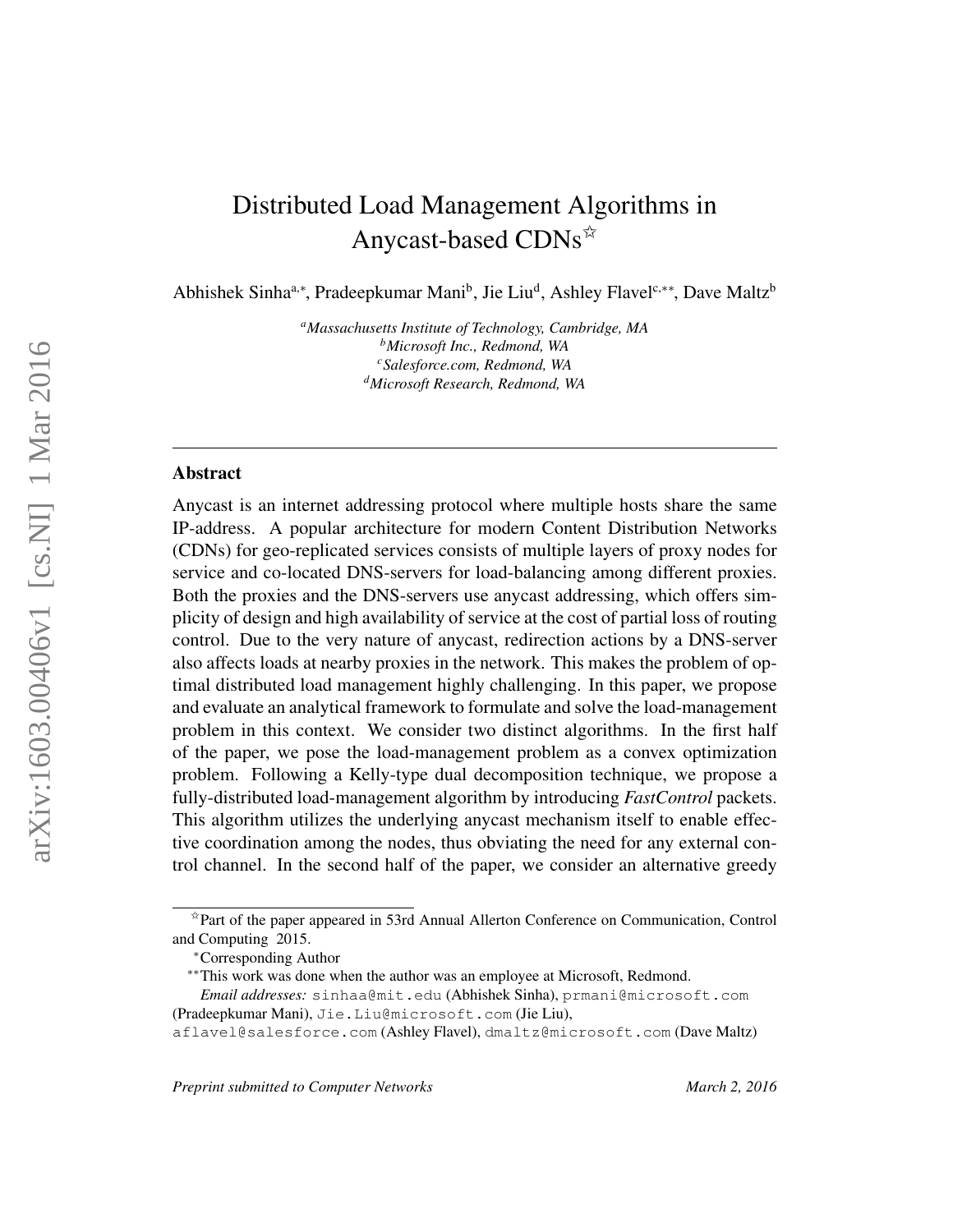load-management heuristic, currently in production in a major commercial CDN. We study its dynamical characteristics and analytically identify its operational and stability properties. Finally, we critically evaluate both the algorithms and explore their optimality-vs-complexity trade-off using trace-driven simulations.

*Keywords:* Performance Analysis; Decentralized and Distributed Control; Optimization

#### 1. Introduction

With the advent of ubiquitous computing and web-access, the last decade has witnessed an unprecedented growth of Internet-traffic. Popular websites, such as bing.com, registers more than a billion hits per day, which need to be processed efficiently in an online fashion, with as little latency as possible. Content Distribution Networks (CDN) are *de facto* architectures to transparently reduce latency between the end-users and the web-services. In CDNs, a collection of non-origin servers (also known as *proxies*) attempt to offload requests from the main servers located in the data-centers, by delivering cached contents on their behalf [13]. Popular examples of internet services using CDN includes web objects, live-streaming media, emails and social networks [23]. Edge-servers with cached contents serve as proxies to intercept some user requests and return contents without a round-trip to the data-centers. Online routing of user-requests to the optimal proxies remains a fundamental challenge in managing modern CDNs. Routing to a remote proxy may introduce extra round-trip delay, whereas routing to an overloaded proxy may cause the request to be dropped.

Anycast is a relatively new paradigm for CDN-management and there are already several commercial CDNs in place today using anycast [8], [6], [26]. With anycast, multiple proxy-servers, having the same user-content, share the same IP-address. Anycast relies on internet-routing protocols (such as, BGP) to route service-requests to any one of the geo-replicated proxies, over a *cheap* networkpath [28]. Anycast based mechanisms have the advantage of being simple to deploy and maintain. Being available as a service in IPv6 networks, no global topology or state information are required for its use [2].

Although anycast routing can simplify the system-design and provide a high level of service-availability to the end-users [22], it comes at the cost of partial loss of routing-control. This is because, a user-request may be routed to any one of the multiple geo-replicated proxies having the same anycast address. Since the user-to-proxy routing is done by the Internet routing protocols, which is not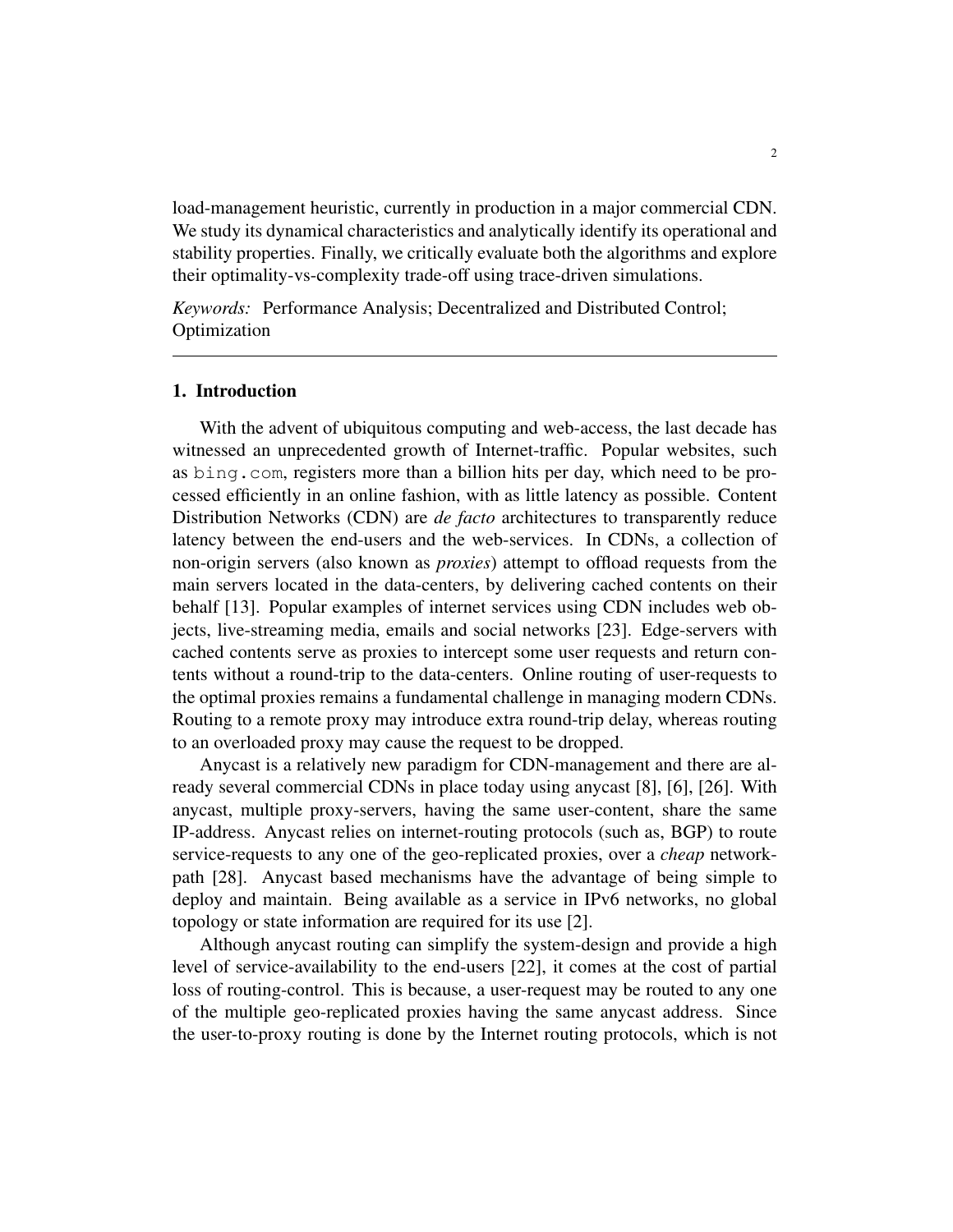

Figure 1: An example of Anycast-enabled CDN. User 1 and 2 obtain the anycast IP-address from the DNS server (blue-dotted arrow) and are then routed over the Internet *either* to Proxy 1 or to Proxy 2 for service (red solid arrow). Note that both proxies have the same IP-address (Anycast addressing). The fraction of users landing on a given proxy is dictated by the Internet routing protocols and is beyond the control of CDN operators. This lack of load-awareness often leads to overloading of certain proxies.

under the control of the CDN-operator, the user-request may end up in an already overloaded proxy, deteriorating its loading-condition further. Figure 1 illustrates the problem of load-management with Anycast.

There have been several attempts in the literature to cope up with the lack of load-awareness issue with network-layer anycast. Papers [16], [9] consider "Active Anycast" where additional intelligence is incorporated into the routers based on RTT and network congestion. It is specifically targeted to reduce pure latency rather than server overload, thus yielding sub-optimal performance in a CDN setting. Alzoubi *et al.* [1] formulates the anycast load-management problem as a General Assignment Problem, which is NP-hard. The paper [10] proposes a new CDN architecture which balances server-load and network-latency via detailed traffic engineering.

In this paper, we focus our attention to a state-of-the-art CDN-architecture, such as *FastRoute* [8], which uses DNS-controlled-redirection for overload control in the proxies. Since DNS (Domain Name System) is the first point-of-contact of users to the internet, DNS-redirection is a popular and effective way to mitigate overload [19], [24]. In this architecture, the proxies are logically arranged in layers of anycast rings, with each layer having a distinct Anycast IP-address.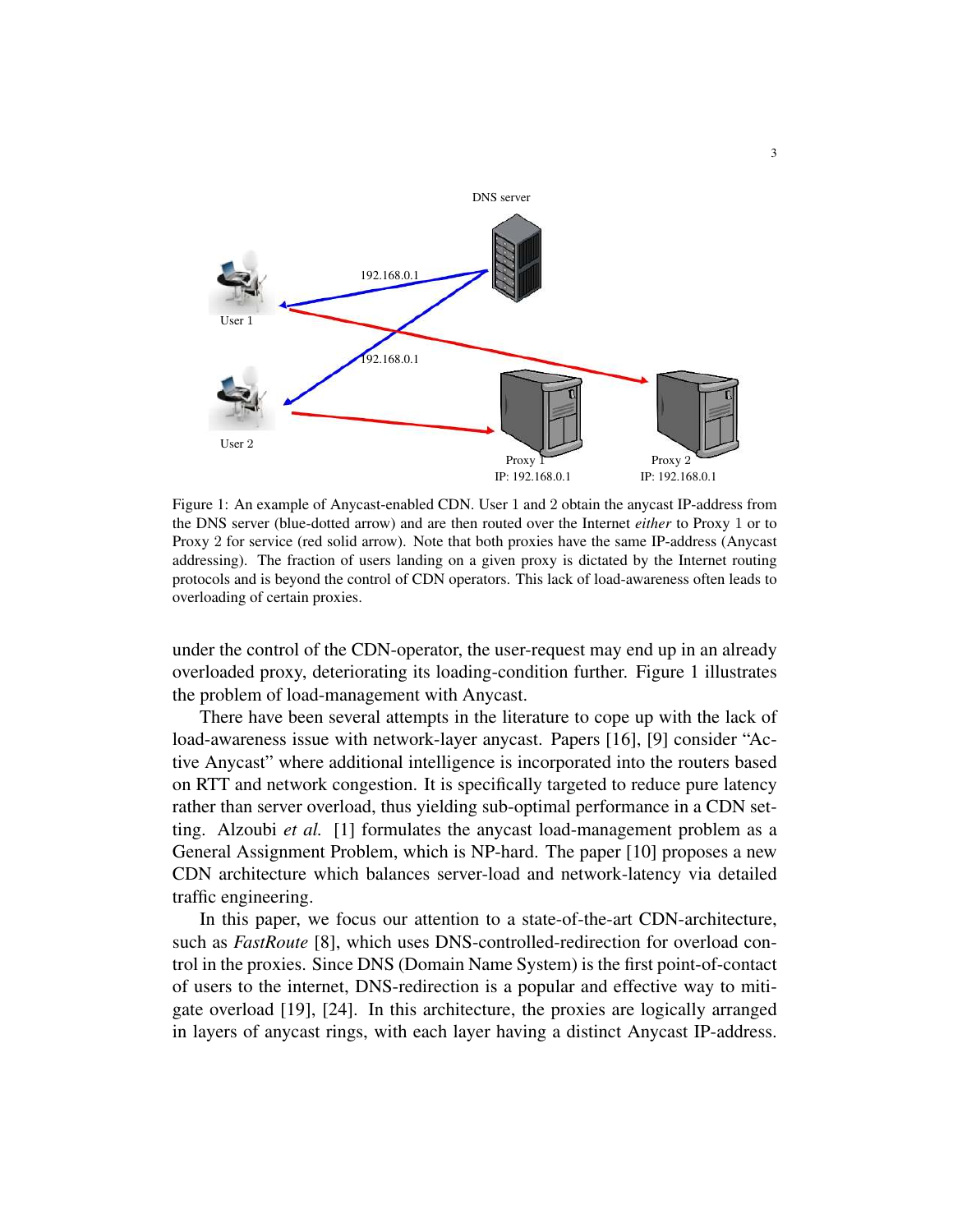See Figure 3 for an example. The provisioned capacities of the proxies increase as we move from the outer-layers to the inner-layers of the anycast rings. DNS is responsible for moving load across different layers by intelligently responding to users with different anycast addresses. Each proxy is equipped with a co-located authoritative DNS server. We will collectively refer to a proxy and its co-located DNS-server simply as a *node*. Figure 2 and Figure 3 provide a high-level overview of the proposed CDN-architecture.

An *overload* is said to occur when any proxy receives more service-requests than its processing-capacity. Since DNS is the primary control knob in this architecture, each DNS-server at a node is responsible for redirecting traffic to other layers to alleviate overload in the co-located proxy. A fundamental problem with this approach is that not all users, that hit a given proxy, can be redirected successfully by the co-located DNS. This is because, due to anycast routing, DNS-path and the data-flow paths are independent. Hence, an user's Local DNS (LDNS) could be obtaining a DNS-response from some authoritative DNS-server in a node, which is different from the DNS server co-located with the proxy which the user hits. An example is shown in Figure 2. Hence, intuitively, the ability for a DNS-server at a node to control overload at the corresponding co-located proxy depends on the fraction of oncoming traffic to the proxy that are routed by the colocated DNS-server to the node itself. Informally, we refer to the above quantity as the *self-correlation* [8] of a given node. A formal definition of correlation in this context will be given in Section 2.

Poor self-correlation could impair a node's ability to control overload in isolation. Hence, successful load management in layered CDN should involve coordinated action by DNS-servers in multiple nodes to alleviate overload. Thus the problem reduces to the DNS-plane determining the appropriate offload or redirection probabilities at each node to move traffic from the overloaded proxies to the next layer. This control-decision could be based on variety of information such as load on each proxy, DNS-HTTP correlation etc. From a practical point of view, not all of these quantities are easily measured and communicated to wherever is needed. Thus a centralized solution is not practically feasible and the challenge is to design a provably optimal, yet completely distributed load management algorithm.

Our key contributions in this paper are as follows:

• In section 2, we present a simplified mathematical model for DNS-controlled load-management in modern anycast-based CDNs. Our model is general enough to address the essential operational problems faced by the CDN-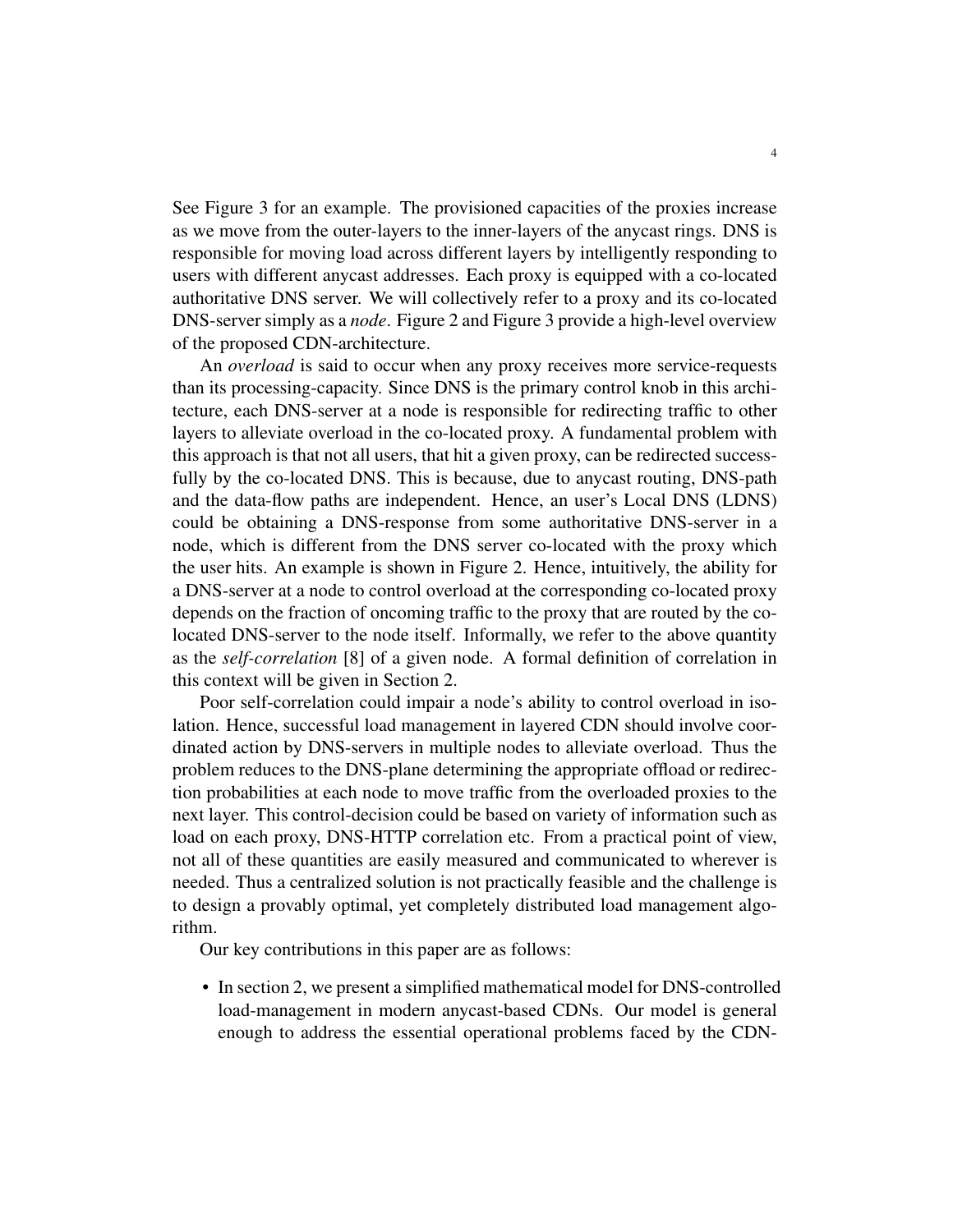

Figure 2: Two *FastRoute* CDN nodes with their corresponding co-located DNS and Proxy servers. Note that, although the user gets served by the proxy at Node 2, it obtains the anycast IP-address from the DNS server at Node 1. Thus, in case of overload, this user can not be redirected from node 2 by altering the DNS-response from the co-located DNS server at node 2.

operators yet tractable enough to draw meaningful analytical conclusions about its operational characteristics.

- In section 3, we formulate the load management problem as a convex optimization problem and propose a Kelly-type *dual* algorithm [11] to solve it in a distributed fashion. The key to our distributed implementation is the *Lagrangian decomposition* and the use of *FastControl* packets, which exploits the underlying anycast architecture to enable coordination among the nodes in a distributed fashion. To the best of our knowledge, this is the first instance of such a decomposition technique employed in the context of load-management in CDNs.
- In section 4, we consider an existing heuristic load-management algorithm used in *FastRoute*, Microsoft's CDN for many first party websites and services it owns [15]. We model the dynamics of this heuristic using non-linear system-theory and analytically derive its operational characteristics, which conform with the qualitative observations. To provide additional insight, a two-node system is analyzed in detail and it is shown, rather surprisingly, that given the "self-correlations" of the nodes are sufficiently high, this heuristic load-management algorithm is able to control an incoming-load of *any* magnitude, however large. Unfortunately, this theoretical guarantee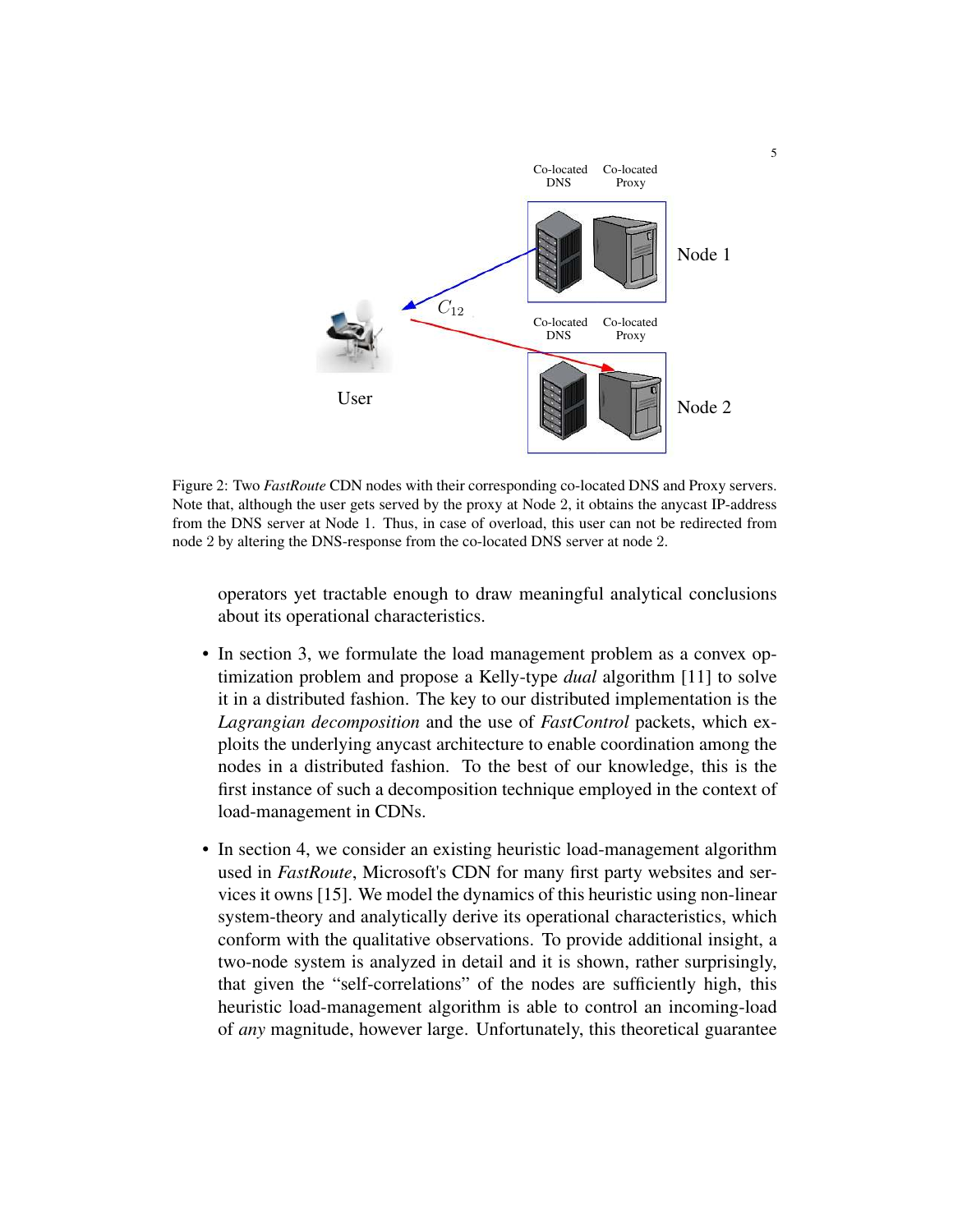

Figure 3: A CDN architecture with two anycast layers. Solid arrows denote user's DNS path. Node 1's DNS returns the anycast address for Layer 1, so, due to anycast, the user gets redirected to other nodes in  $L_1$ . Node 2's DNS returns the anycast address for  $L_2$ . So the user is redirected to the data-center.

breaks down once this correlation property no longer holds. In this case, the dual algorithm proposed in section 3 performs better than the heuristic.

• In section 5, we critically evaluate relative performance-benefits of the proposed optimal and the heuristic algorithm through extensive numerical simulations. Our simulation is trace-driven in the sense we use real correlation parameters collected over months from a large operational CDN [8].

# 2. System Model

Nodes and Layers: We consider an anycast-based CDN system consisting of two logical anycast layers:  $primary$  (also referred to as  $L_1$ ) and *secondary* (also referred to as  $L_2$ ). See Figure 3 for a graphic depiction. The primary layer  $(L_1)$ hosts a total of N nodes. Each node consists of a co-located authoritative DNS and a proxy server. See Figure 2 for a schematic diagram. The proxy servers are the end-points for user-requests (e.g. HTTP). The  $i<sup>th</sup>$  proxy has a (finite) processingcapacity of  $T_i$  user-requests per unit time. The secondary layer  $(L_2)$  consists of a single data-center, with practically infinite processing-capacity. Since the proxies in  $L_1$  are geographically distributed throughout the world, an average user is typically located near to at least one proxy, resulting in relatively small user-to-proxy round-trip latency. On the other hand, the single data-center in  $L_2$  is typically located further from the average user-base, resulting in significantly high user-todata-center round-trip latency. Total response time for a user is the sum of round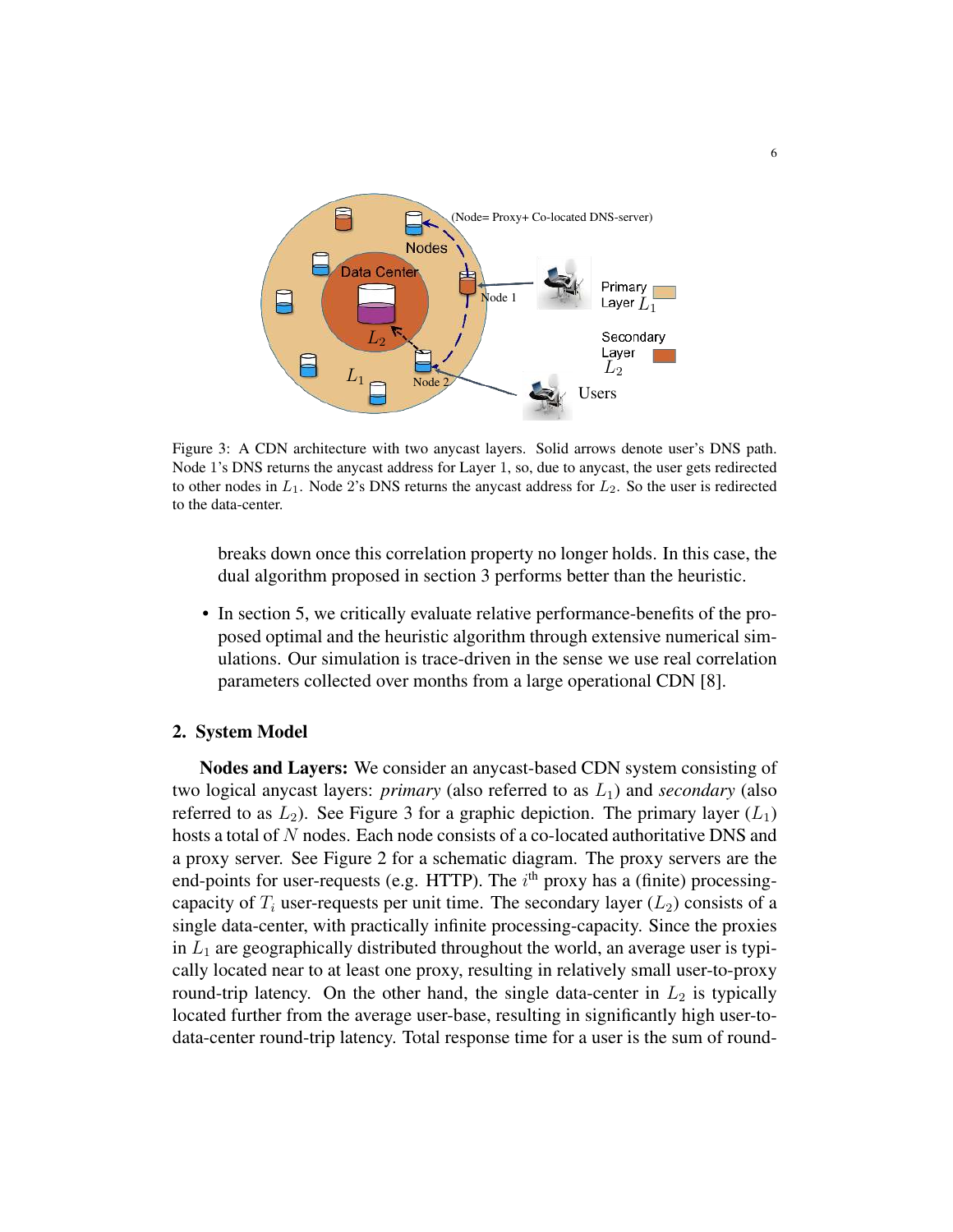trip latency and processing time of the server (either proxy or the data-center), which we would like to minimize.

*Anycast Addressing :* As discussed earlier, *all* proxies in the primary layer share the same IP-address  $\mathcal{I}_1$  and the data-center in  $L_2$  has a distinct IP-address  $\mathcal{I}_2$ . This method of multiple proxies sharing the same IP-addresses is known as *anycast* addressing and is widely used for geo-replicated cloud services [27], [1].

**Control actions :** When a DNS-request by an user <sup>1</sup> arrives at a node i in  $L_1$ , requesting for the IP-address of a server, the co-located DNS-server takes *one* of the following actions

- (1) It either returns the address  $\mathcal{I}_2$  (which offloads the user-request to the data-center) or,
- (2) it returns the any cast address  $\mathcal{I}_1$  (which, instead, serves the user-request in some proxy in the primary layer  $L_1$  itself).

This (potentially randomized) binary decision by the co-located DNS-server of node  $i$  could be based on the following local variables measurable at node  $i$ :

- 1. *DNS-influenced request* arrival rate at node i's co-located DNS-server, denoted by  $A_i$  requests per unit time<sup>2</sup>. Each DNS-request accounts for a certain amount of user-generated load which is routed to  $L_1$  or  $L_2$  according to the DNS-response by node i; We normalize  $A_i$  so that each unit of  $A_i$ corresponds to a unit of user-load; As an example, if 10% of DNS responses at node i returns the address  $\mathcal{I}_2$ , then the total amount of load shifted to the data-center  $(L_2)$  due to node *i*'s DNS is  $0.1A_i$ .
- 2. *User-load* arrival rate at node i's co-located proxy, denoted by  $S_i(t)$  requests per unit time. This is clearly a function of the DNS-arrivals  $A_i$ 's and the redirection-decisions of the co-located DNS of different nodes (See Eqn.(2)). The variable  $S_i(t)$  is available locally at node i (e.g., HTTP connection-request arrival-rates at the co-located proxy-server, in case of web-applications). We assume that the workloads induced by different userrequests have very small variability (which is true for web search query traffic, e.g.).

<sup>&</sup>lt;sup>1</sup>In the Internet DNS-requests are actually generated by the Local DNS (LDNS) of the user and are recursively routed to an authoritative DNS server. However, to keep the model and the analysis simple, we will assume that individual DNS-queries are submitted by the users themselves.

<sup>&</sup>lt;sup>2</sup>We assume that  $A_i$ 's are piecewise constant and do not change considerably during the transient period of the load-management algorithms discussed here.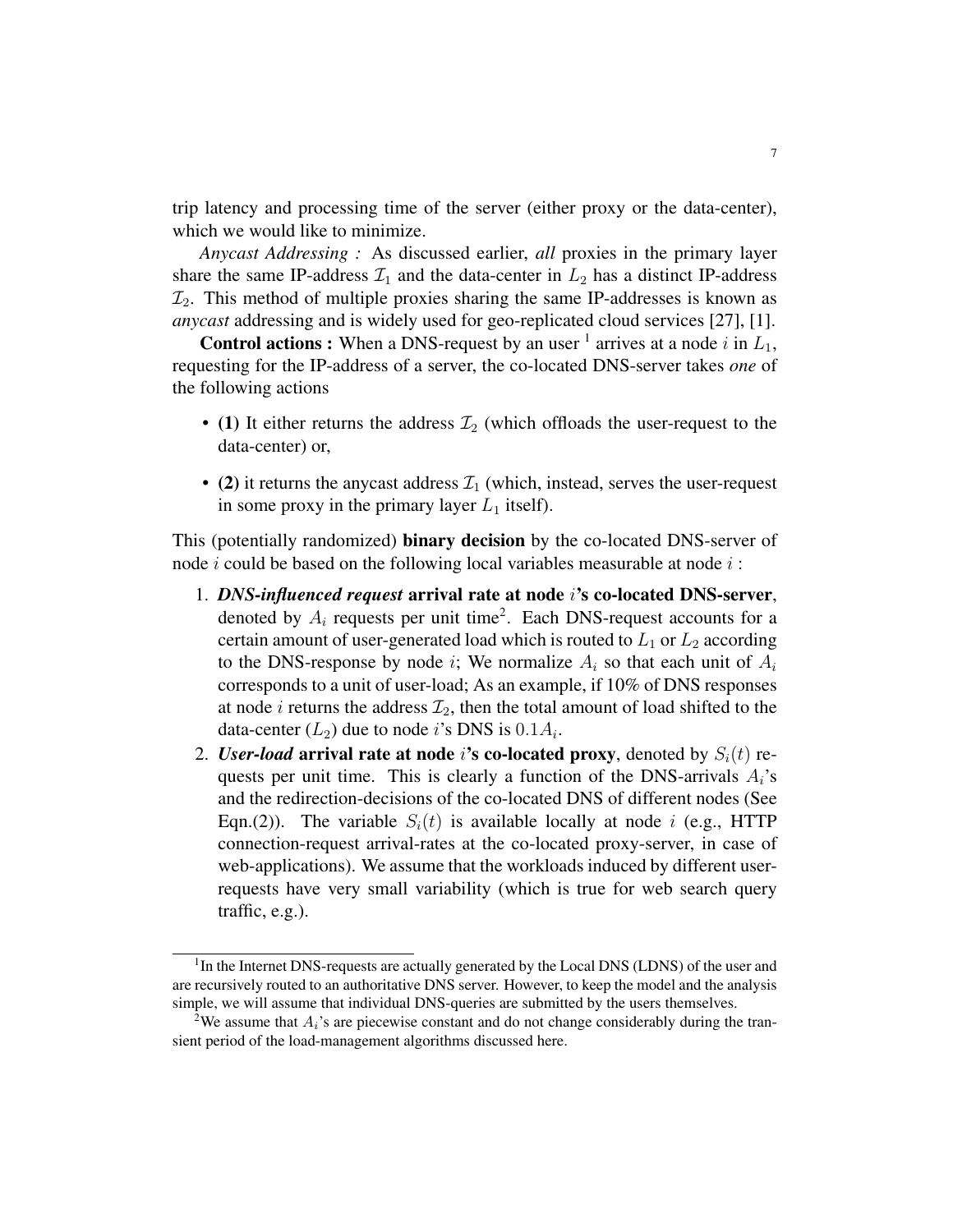Anycasting and inter-node coupling: When a DNS-request arrives at a node i and the co-located DNS-server returns the  $L_1$  anycast-address  $\mathcal{I}_1$ , the corresponding user-request may be routed to any of one of the N proxy-servers (all having the same IP-address  $\mathcal{I}_1$ ) in the primary layer for service. The particular proxy, where the user-request actually gets routed to, depends on the corresponding ISP's routing policy, network congestion and many other factors. We assume that a typical DNS-query, which is routed to  $L_1$  by the node i, lands at node j's proxy for service with probability  $C_{ij}$ , where

$$
\sum_{j=1}^{N} C_{ij} = 1, \quad \forall i = 1, 2, ..., N
$$
 (1)

In our system, we have determined the matrix  $\mathbf{C} \equiv [C_{ij}]$  empirically by setting up an experiment similar to the one described in [24], using data collected over several months.

In the ideal case, we would like to have  $C \approx I$ , where I is the  $N \times N$  identity matrix. In this case, the nodes operate in an isolated fashion and situations like Figure 2 rarely takes place. However, as reported in [8], in real CDN-systems with ever-increasing number of proxies, the node are often highly-correlated. In this paper, we investigate the consequences that arise from non-trivial correlations among different nodes and its implications for designing load-management algorithms for CDNs.

System Equations: Assume that, due to action of some control-strategy  $\pi$ , the co-located DNS at node *i* decides to randomly redirect  $1 - x_i^{\pi}(t)$  fraction of incoming DNS-queries (given by  $A_i$ ) to Layer  $L_2$  at time  $t$  ( $0 \le x_i^{\pi}(t) \le 1$ ). Thus it routes  $x_i^{\pi}(t)$  fraction of the incoming requests to different proxies in the layer  $L_1$ . Hence the total user-load arrival rate,  $S_i(t)$ , at node *i*'s co-located proxy may be written as

$$
S_i(t) = \sum_{j=1}^{N} C_{ji} A_j x_j^{\pi}(t), \quad \forall i = 1, 2, ..., N
$$
 (2)

A local control strategy  $\pi$  is identified by a collection of mappings  $\bm{\pi} = \left(\pi\right)$  $x_i^{\pi}(\cdot), i =$ 

 $(1, 2, \ldots, N)$ , given by  $x_i^{\pi} : \Omega_i^t \times t \to [0, 1]$ , where  $\Omega_i^t$  is the set of all observables at node  $i$  up to time  $t$ .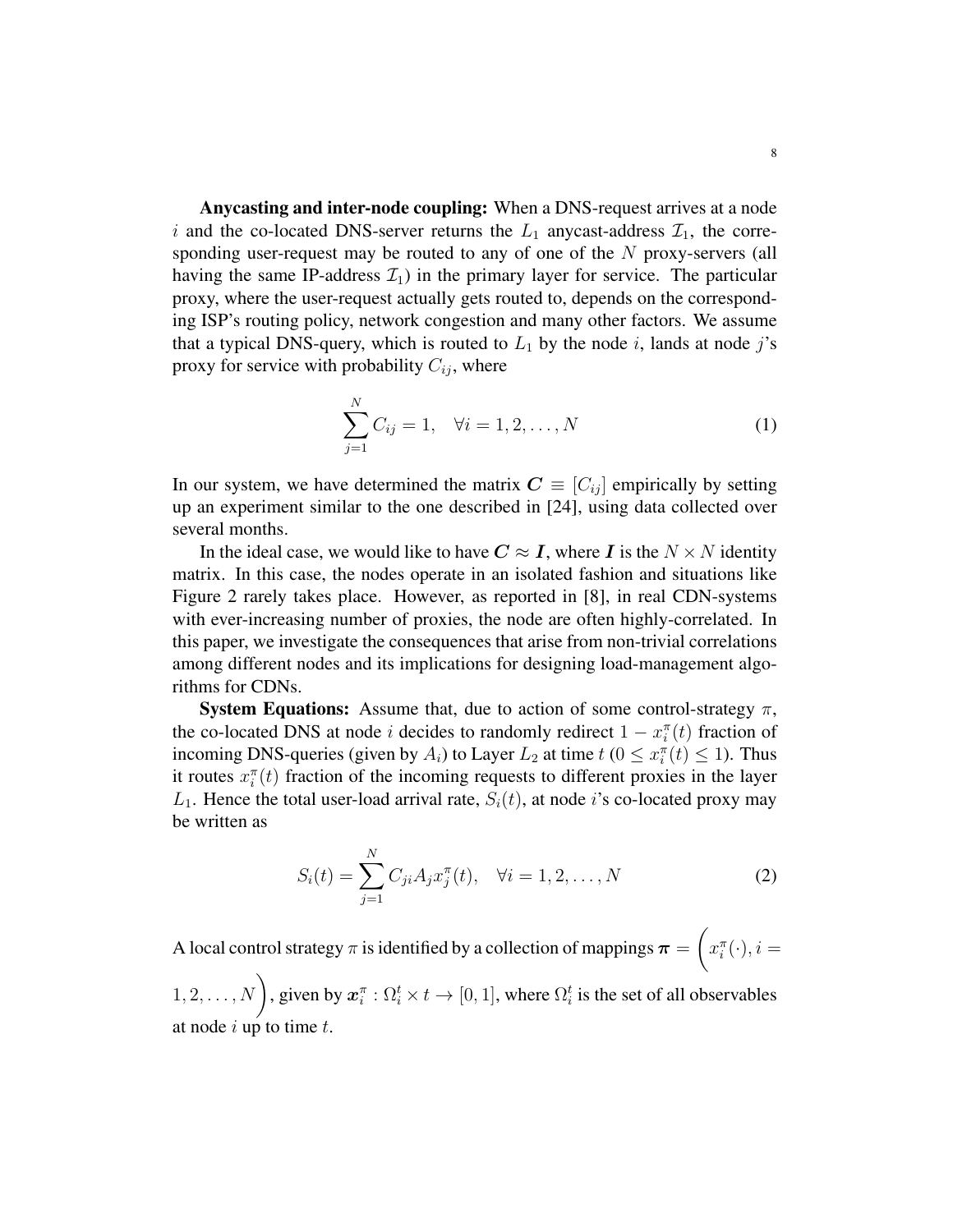#### 3. An Optimization Framework

#### *3.1. Motivation*

The central objective of a load-management policy  $\pi$  in a two-layer Anycast-CDN is to route as few requests as possible to the Data-Center  $L_2$  (due to its high round-trip latency), without overloading the primary-layer  $L_1$  proxies (due to their limited capacities). Clearly, these two objectives are at conflict with each other and we need to find a suitable compromise. The added difficulty, which makes the problem fundamentally challenging is that, each node is an autonomous agent and takes its redirection decisions on its own, based on its local observables only. As an example, a simple locally-greedy heuristic for node  $i$  would be to redirect requests to  $L_2$  (i.e. decrease  $x_i(t)$ ) whenever its co-located proxy is overloaded (i.e.,  $S_i(t) > T_i$ ) and redirect requests to  $L_1$  (i.e., increase  $x_i(t)$ ) whenever the co-located proxy is under-loaded (i.e.,  $S_i(t) < T_i$ ). This policy forms the basis of the greedy control-strategy used in [8].

This greedy strategy appears to be quite appealing for deployment, due to its extreme simplicity. However, in the next subsection 3.2, we show by a simple example that, in the presence of significantly high cross-correlations among the nodes (i.e. non-negligible value of  $C_{ij}$ ,  $i \neq j$ ), this simple heuristic could lead to an *uncontrollable overload situation*, an extremely inefficient operating point with degraded service quality. This example will serve as a motivation to come up with a more efficient distributed load-management algorithm, that we develop subsequently.

#### *3.2. Locally Uncontrollable Overload: An Example*

Consider a two-layered CDN, hosting only two nodes  $a$  and  $b$  in the primary layer  $L_1$ , as shown in Figure 4. The (normalized) DNS-request arrival rates to the nodes a and b are  $A_a = 1$  and  $A_b = 1$ . Suppose the processing capacities (also referred to as *thresholds*) of the co-located proxies are  $T_a = 0.7$  and  $T_b = 0.7$ respectively. With the correlation components  $[C_{ij}]$  as shown in Figure 4, the user-loads at the co-located proxies are given as

$$
S_a(t) = 0.1x_a(t) + 0.5x_b(t)
$$
\n(3)

$$
S_b(t) = 0.9x_a(t) + 0.5x_b(t)
$$
\n(4)

Since  $0 \le x_a(t), x_b(t) \le 1$ , it is clear that under any control policy  $x(t)$  the following holds

$$
S_a(t) \le 0.1 \times 1 + 0.5 \times 1 = 0.6 < 0.7 = T_a, \ \forall t
$$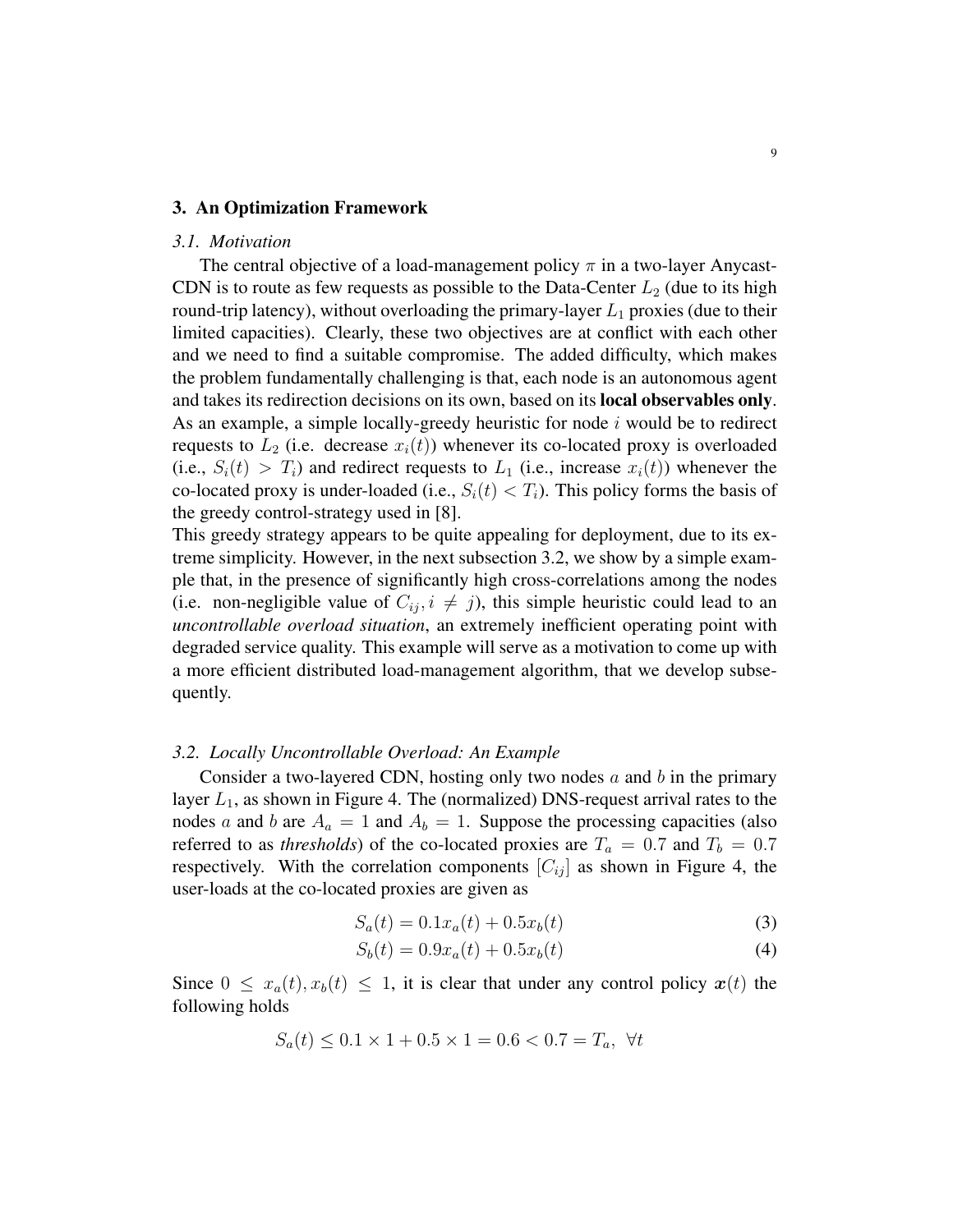

Figure 4: A two-node system illustrating locally uncontrollable overload at the node  $b$ 

Thus, the proxy at node a will be under-loaded irrespective of the load-management policy  $\pi$  in use. Consequently, under the greedy-heuristic (formally, Algorithm 2) in Section 4), the co-located DNS-server at node  $\alpha$  will *greedily* increase its  $L_1$ redirection probability  $x_a(t)$  such that  $x_a(t) \nearrow 1$  in the steady-state (note that, node  $a$  acts autonomously as it does not have node  $b$ 's loading information). This, in turn, overloads the co-located proxy in node  $b$  because the steady-state userload at proxy b becomes

$$
S_b(\infty) = 0.9x_a(\infty) + 0.5x_b(\infty)
$$
  
= 0.9 × 1 + 0.5x\_b(\infty)  

$$
\geq 0.9 > 0.7 = T_b.
$$

Since node  $b$  is overloaded in the steady-state, under the action of the above greedy heuristic, it will (unsuccessfully) try to avoid the overload by offloading the incoming DNS-queries to  $L_2$ , as much as it can, by letting  $x_b(t) \searrow 0$ . Thus the steady-state operating point of the algorithm will be  $x_a(\infty) = 1, x_b(\infty) = 0$ , with node b overloaded. It is interesting to note that poor self-correlation of node  $a (C_{aa} = 0.1)$  causes the other node b to overload, even under the symmetric DNS-request arrival patterns. Also, this conclusion does not depend on the detailed control-dynamics of the offload probabilities (viz. the instantaneous values if  $\dot{x}_1(t)$  and  $\dot{x}_2(t)$ ). Since the overload condition at the node-b can not be overcome by isolated autonomous action of node-b itself, we say that node-b is undergoing a *locally uncontrollable overload situation*.

From the CDN-system point-of-view, the above situation is an extremely inefficient operating-point, because a large fraction  $(45\%$  in the above example) of the incoming user-requests either gets dropped or severely-delayed due to the overloaded node-b. This poor operating point could have been potentially avoided

10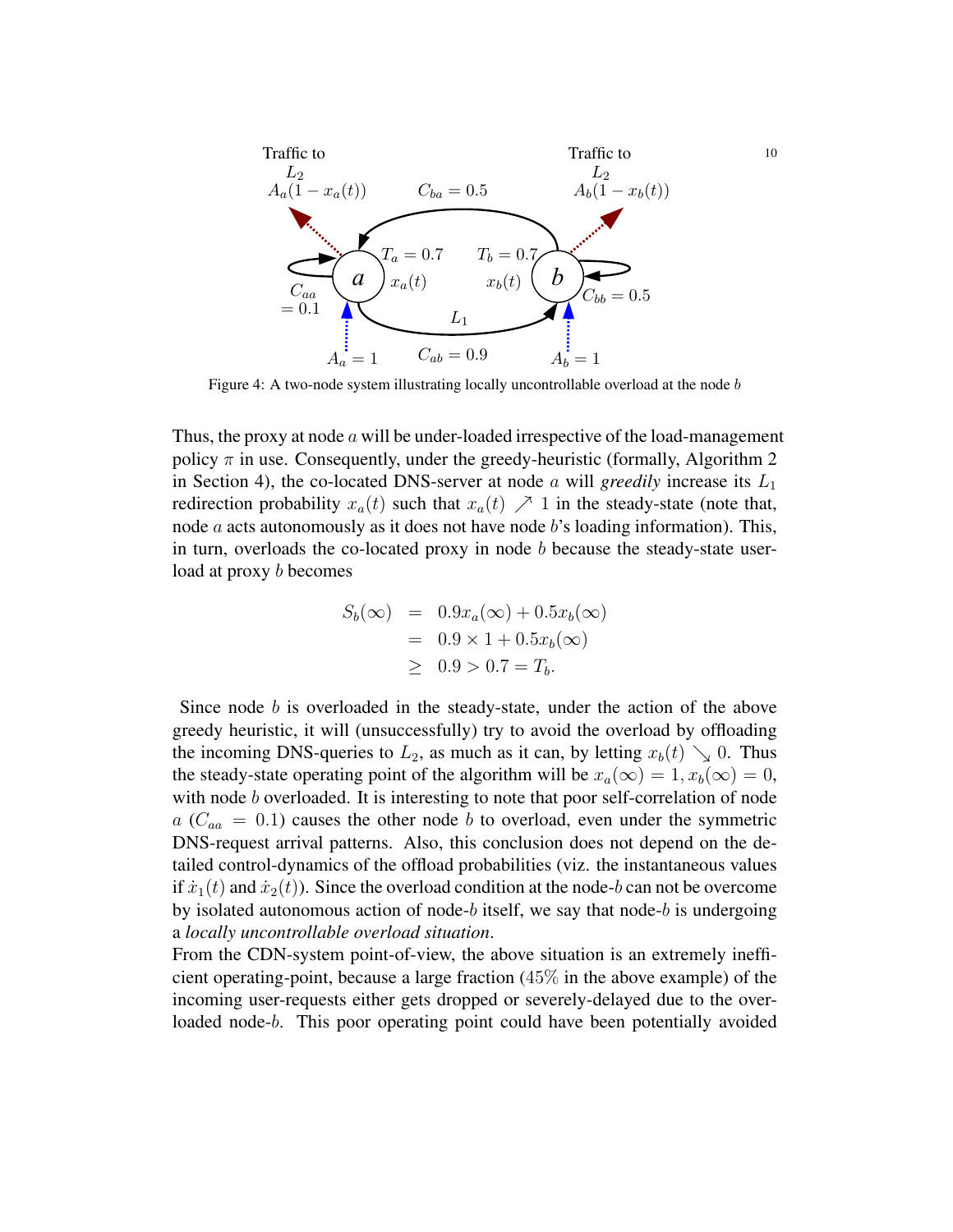provided the nodes somehow mutually co-ordinate their actions<sup>3</sup>. It is not difficult to realize that the principal reasons behind the locally uncontrollable overload situation in the above example are as follows:

- (1) distributed control with local information
- (2) poor self-correlation of node  $a(C_{aa} = 0.1)$

The factor (1) is fundamentally related to the distributed nature of the system and requires coordinations among the nodes. In our distributed algorithm [1] we address this issue by introducing the novel idea of *FastControl* packets. This strategy does not require any explicit state or control-information exchange.

Regarding the factor (2), we intuitively expect that the local greedy-heuristic should work well if the self-correlation of the nodes (i.e.  $C_{ii}$ ) are not too small. In this favorable case, the system will be loosely coupled, so that each node accounts for a major portion of the oncoming load to itself. In section 4, we will return to a variant of this local heuristic used in FastRoute [8] and derive analytical conditions under which the above intuition holds good.

In this section, we take a principled approach and propose an iterative loadmanagement algorithm, which is provably optimal for arbitrary system-parameters  $(A, C)$ . In this algorithm, it is enough for each node i to know its own local DNS and user-load arrival rates (i.e.,  $A_i$  and  $S_i(t)$  respectively) and the entries corresponding to the  $i^{\text{th}}$  row and column of the correlation matrix C (i.e.,  $C_i$ ,  $C_i$ ). No non-local knowledge of the dynamic loading conditions of other nodes  $j \neq i$  is required for its operation.

#### *3.3. Mathematical formulation*

We consider the following optimization problem. The variables  $x$  and  $S$  have the same interpretation as above. The cost-functions, constraints and their connection to the load-management problem are discussed in detail subsequently.

Minimize 
$$
W(\boldsymbol{x}, \boldsymbol{S}) \equiv \sum_{i=1}^{N} (g_i(S_i) + h_i(x_i))
$$
 (5)

<sup>&</sup>lt;sup>3</sup>Another trivial solution to avoid overload could be to offload all traffic from all nodes to  $L_2$ , i.e.  $x_i(t) = 0, \forall i, \forall t$ . However, this is highly inefficient because it is tantamount to not using the proxies in the Primary layer  $L_1$  at all.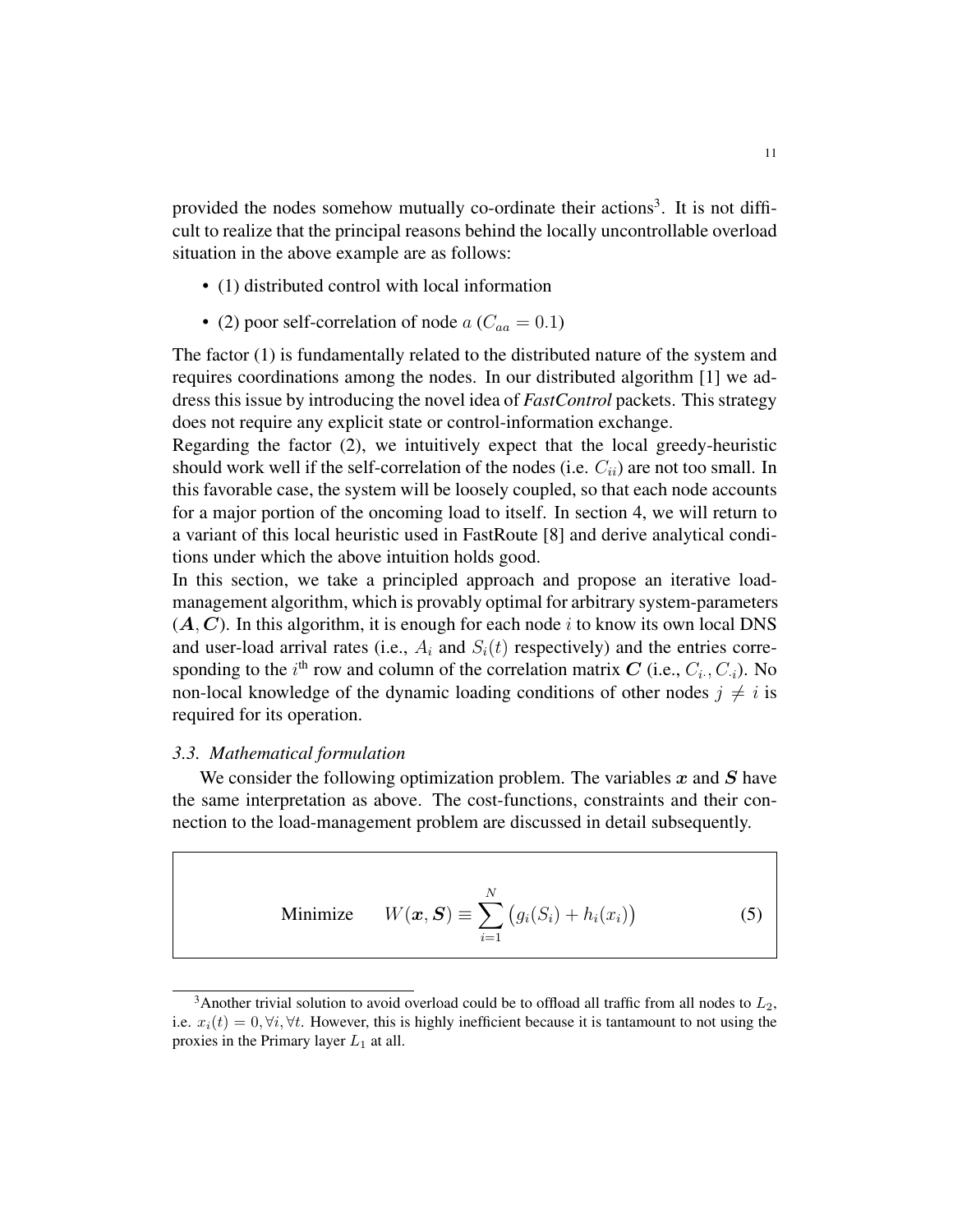Subject to,

$$
S_i = \sum_{j=1}^{N} C_{ji} A_j x_j, \quad \forall i = 1, 2, ..., N
$$
 (6)

$$
\boldsymbol{x}\in X,\boldsymbol{S}\in\Sigma_T
$$

*Discussion.* The first component of the cost function,  $g_i(S_i)$ , denotes the cost for serving  $S_i$  amount of user-requests by the  $i^{\text{th}}$  proxy in  $L_1$  per unit time. Clearly, this cost-component grows rapidly once the proxy is nearly over-loaded, i.e.  $S_i \approx$  $T_i$ . In our numerical work, we take  $g_i(\cdot)$  to be proportional to the average aggregate queuing delay for an  $M/G/1$  queue with server-capacity  $T_i$  [5], i.e.,

$$
g_i(S_i) = \begin{cases} \frac{\eta_i S_i}{1 - \frac{S_i}{T_i}}, & \text{if } S_i \le T_i \\ \infty, & \text{otherwise} \end{cases}
$$
 (7)

Here  $\eta_i$  is a positive constant, denoting the relative cost per unit increment in latency.

The second component of the cost function  $h_i(x_i)$  denotes the cost due to *roundtrip-latency* of requests routed to the Data-center  $(L_2)$ . As an example, in a popular model [20] the delay incurred by a single packet over a congested path varies *affinely* with the offered load. Since the rate of traffic sent to the secondary layer by node i is  $A_i(1-x_i)$ , according to this model, the cost-function  $h_i(x_i)$  may be taken as follows

$$
h_i(x_i) = \theta_i A_i (1 - x_i) (d_i + \gamma_i A_i (1 - x_i))
$$
\n(8)

where  $d_i$  is a (suitably normalized) round-trip-latency parameter from the node i to the data-center in  $L_2$  and  $\theta_i, \gamma_i$  are suitable positive constants. We use the cost-functions in Eqns. (7) and (8) for our numerical work. A typical plot of the cost-surface for the case of a two-node system as in Figure 4 is shown in Figure 5.

The constraint set  $X = [0, 1]^N$  represents the N-dimensional unit hypercube in which the (controlled) redirection probabilities must lie and the set  $\Sigma_T$  captures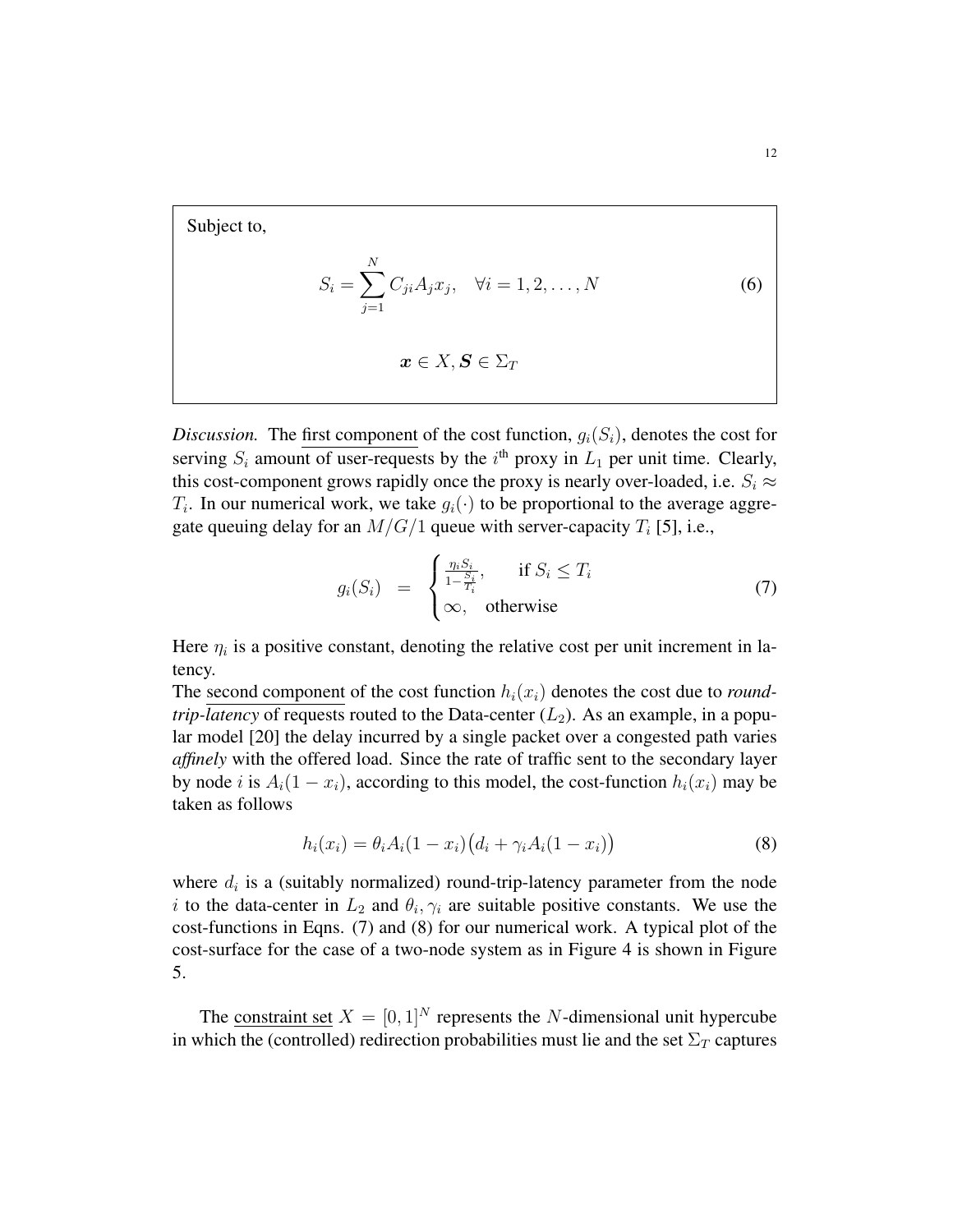

Figure 5: A typical plot of cost-surface for a two-node system as a function of their redirection probabilities  $x_1, x_2$  ( $0 \le x_1, x_2 \le 1$ ).

the capacity constraints of the proxies which are downward closed, e.g., if the proxy *i* has capacity  $T_i$  then we have

$$
\Sigma_{\boldsymbol{T}} = \{\boldsymbol{S} : S_i \leq T_i, \forall i = 1, 2, \dots, N\}
$$

The functions  $g_i(\cdot)$ ,  $h_i(\cdot)$  are assumed to be closed, proper and strictly convex [3]. We also assume the functions  $g_i(\cdot)$  to be monotonically increasing. Hence, we can replace the equality constraint (6) by the following inequality constraint, without loss of optimality

$$
\sum_{j=1}^{N} C_{ji} A_j x_j \le S_i, \quad \forall i = 1, 2, \dots, N
$$

This is because, if the optimal  $S_i^*$  is strictly greater than the LHS, we can strictly (and feasibly) reduce the objective value by reducing  $S_i^*$  to the level of LHS, resulting in contradiction.

Hence, the above load management problem is equivalent to the following optimization problem  $P_1$  :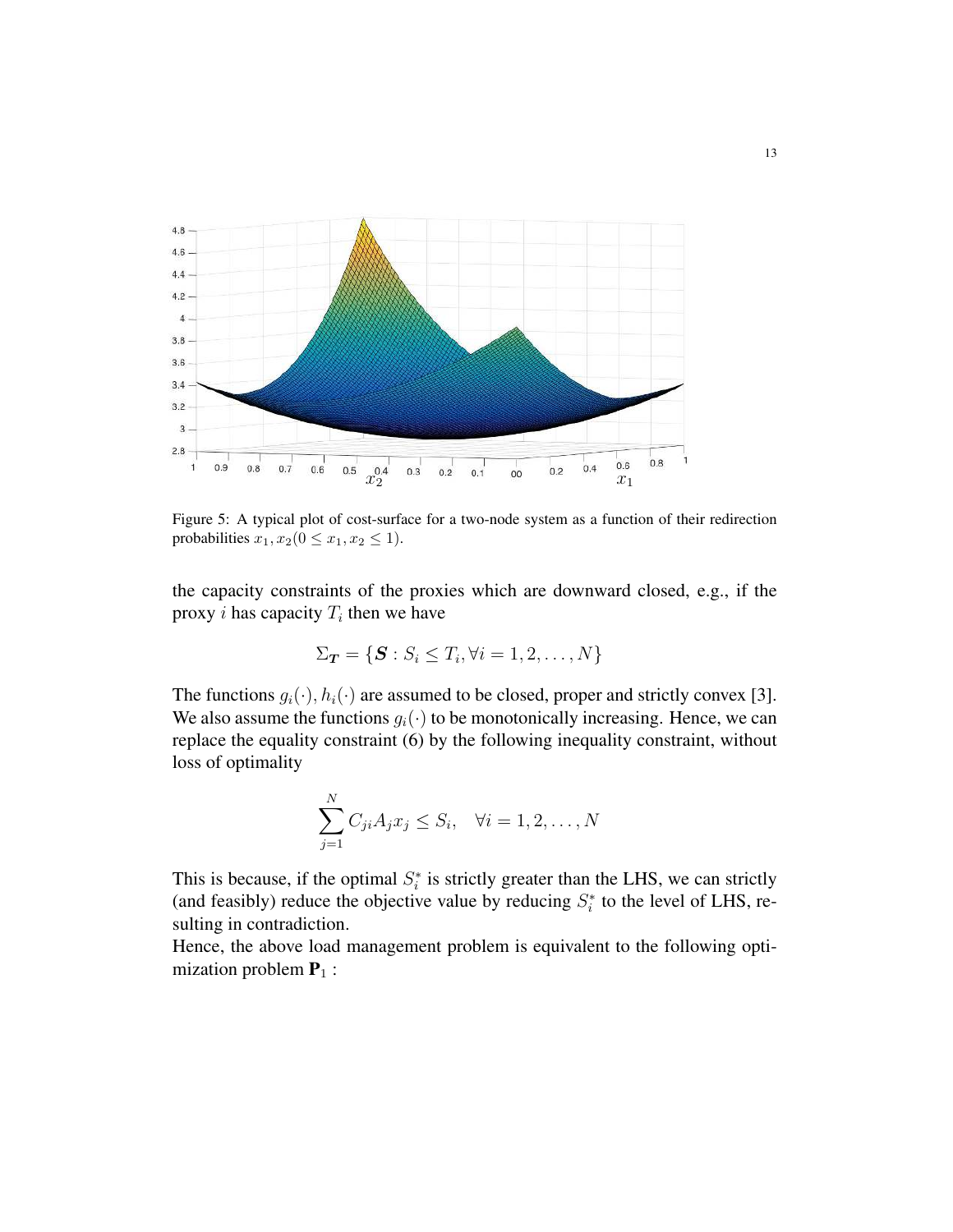**Minimize**  $W(\boldsymbol{x}, \boldsymbol{S}) = \sum_{i=1}^{N} (g_i(S_i) + h_i(x_i))$ Subject to,

$$
\sum_{j=1}^{N} C_{ji} A_j x_j \le S_i, \quad \forall i = 1, 2, \dots, N
$$
 (9)

$$
x \in X, S \in \Sigma_T,\tag{10}
$$

where,  $X = [0, 1]^N$  and  $\Sigma_T = \{ S : S_i \le T_i, \forall i = 1, 2, ..., N \}.$ 

Since with the above assumptions, the objective function and the constraint sets of the problem  $P_1$  are all convex [3], we immediately have the following lemma:

**Lemma 3.1.** *The problem*  $P_1$  *is convex.* 

Hence a host of methods [4] can be used to solve the problem  $P_1$  in a centralized fashion. However, we are interested in finding a load balancing algorithm for each node, which collectively solve the problem  $P_1$  with locally available loading information only. This problem is explored in the next subsection.

#### *3.4. The Dual Decomposition Algorithm*

In this section we derive a dual algorithm [11], [14], [7] for the problem  $P_1$ and show how it leads to a distributed implementation with negligible control overhead.

By associating a non-negative dual variable  $\mu_i$  to the  $i^{\text{th}}$  constraint in (9) for all i, the Lagrangian of  $P_1$  may be written as follows:

$$
\mathcal{L}(\boldsymbol{x}, \boldsymbol{S}, \boldsymbol{\mu}) = \sum_{i=1}^{N} (g_i(S_i) - \mu_i S_i)) + \sum_{i=1}^{N} \left( h_i(x_i) + A_i x_i \left( \sum_{j=1}^{N} \mu_j C_{ij} \right) \right)
$$
(11)

This leads to the following dual objective function [3]

$$
D(\boldsymbol{\mu}) = \inf_{\boldsymbol{x} \in X, \boldsymbol{S} \in \Sigma_T} \mathcal{L}(\boldsymbol{x}, \boldsymbol{S}, \boldsymbol{\mu})
$$
(12)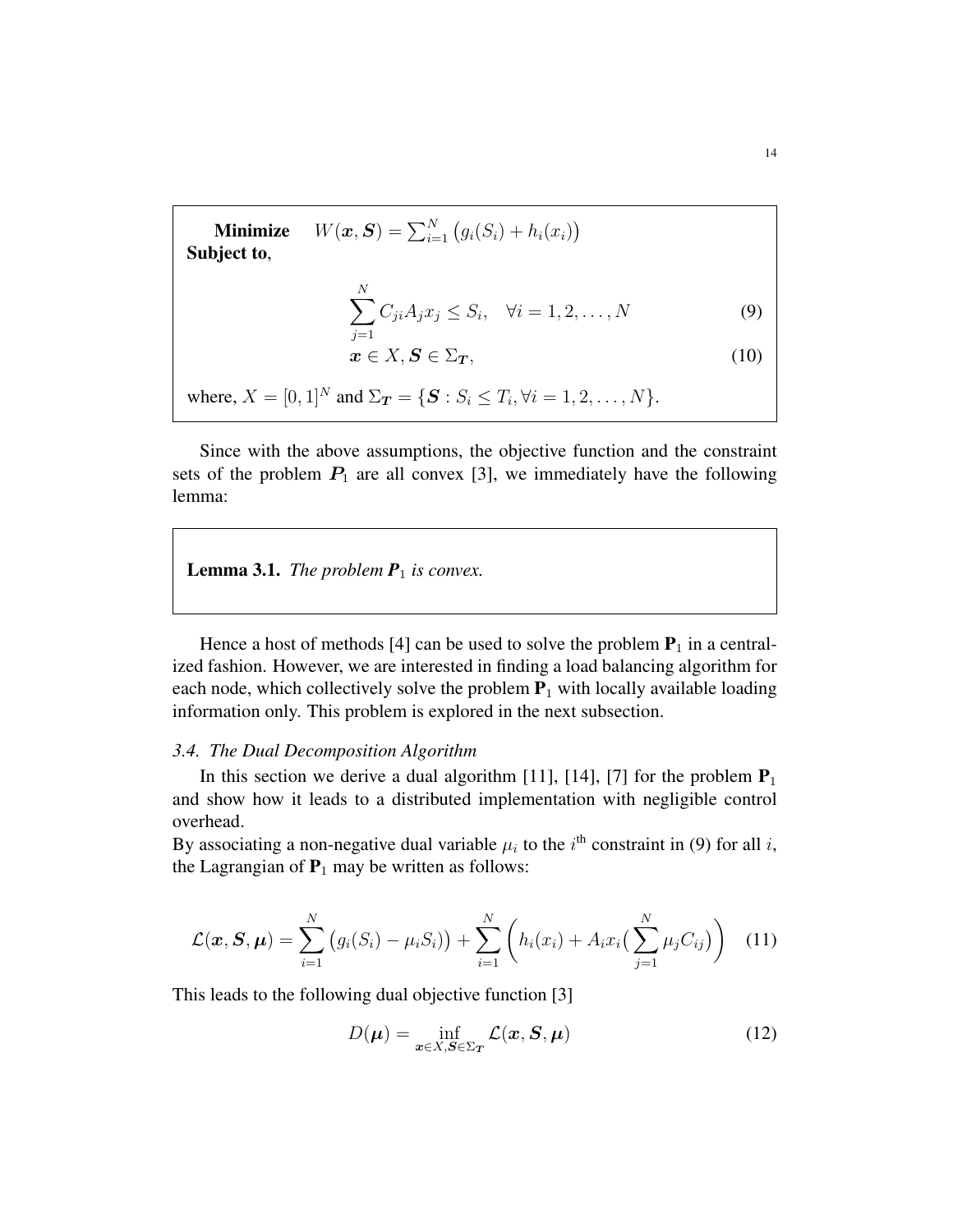We now exploit the *separability* property of the dual objective (11) to reduce the problem (12) into following two one-dimensional sub-problems:

$$
S_i^*(\boldsymbol{\mu}) = \inf_{0 \le S_i \le T_i} \left( g_i(S_i) - \mu_i S_i \right)
$$
  

$$
x_i^*(\boldsymbol{\mu}) = \inf_{0 \le x_i \le 1} \left( h_i(x_i) + A_i \beta_i(\boldsymbol{\mu}) x_i \right),
$$
 (13)

where the scalar  $\beta_i(\mu)$  is defined as the (scaled) linear projection of the dualvector  $\mu$  on the  $i^{\text{th}}$  row of the correlation matrix, i.e.

$$
\beta_i(\boldsymbol{\mu}) = \sum_{j=1}^N \mu_j C_{ij} = \boldsymbol{C}_i^T \boldsymbol{\mu},
$$
\n(14)

and  $C_i$  is the  $i^{\text{th}}$  row of the correlation-matrix C.

*Discussion.* The scalar  $\beta_i(\mu)$  couples the offload decision of node i with the state of the entire network through Eqn. (13). Once the value of  $\beta_i(\mu)$  is available to the node i, the node has all the required information at its disposal to *locally* solve the corresponding sub-problems (13), for a fixed value of  $\mu$ . The solutions of these one-dimensional sub-problems may even be obtained in closed form in some cases. Also, note that  $\beta_i(\mu)$ , being a scalar, is potentially easier to communicate than the entire N dimensional vector  $\mu$ . In sub-section 3.6, we exploit this fact and show how this factor  $\beta_i(\mu)$  may be made available to each node i on-the-fly.

With the stated assumptions on the cost functions, there is no duality-gap [3]. Convex duality theory guarantees the existence of an optimal dual variable  $\mu^* \geq 0$ such that, the solution to the relaxed problem (13), corresponding to  $\mu^*$ , gives an optimal solution to the original problem  $P_1$ . To obtain the optimal dual variable  $\mu^*$ , we solve dual  $P_1^*$  of the problem  $P_1$ , given as follows

# **Problem P**<sup>\*</sup><sub>1</sub>:

$$
\begin{array}{ll}\n\textbf{Maximize} & D(\mu) \\
\mu \ge 0\n\end{array} \tag{15}
$$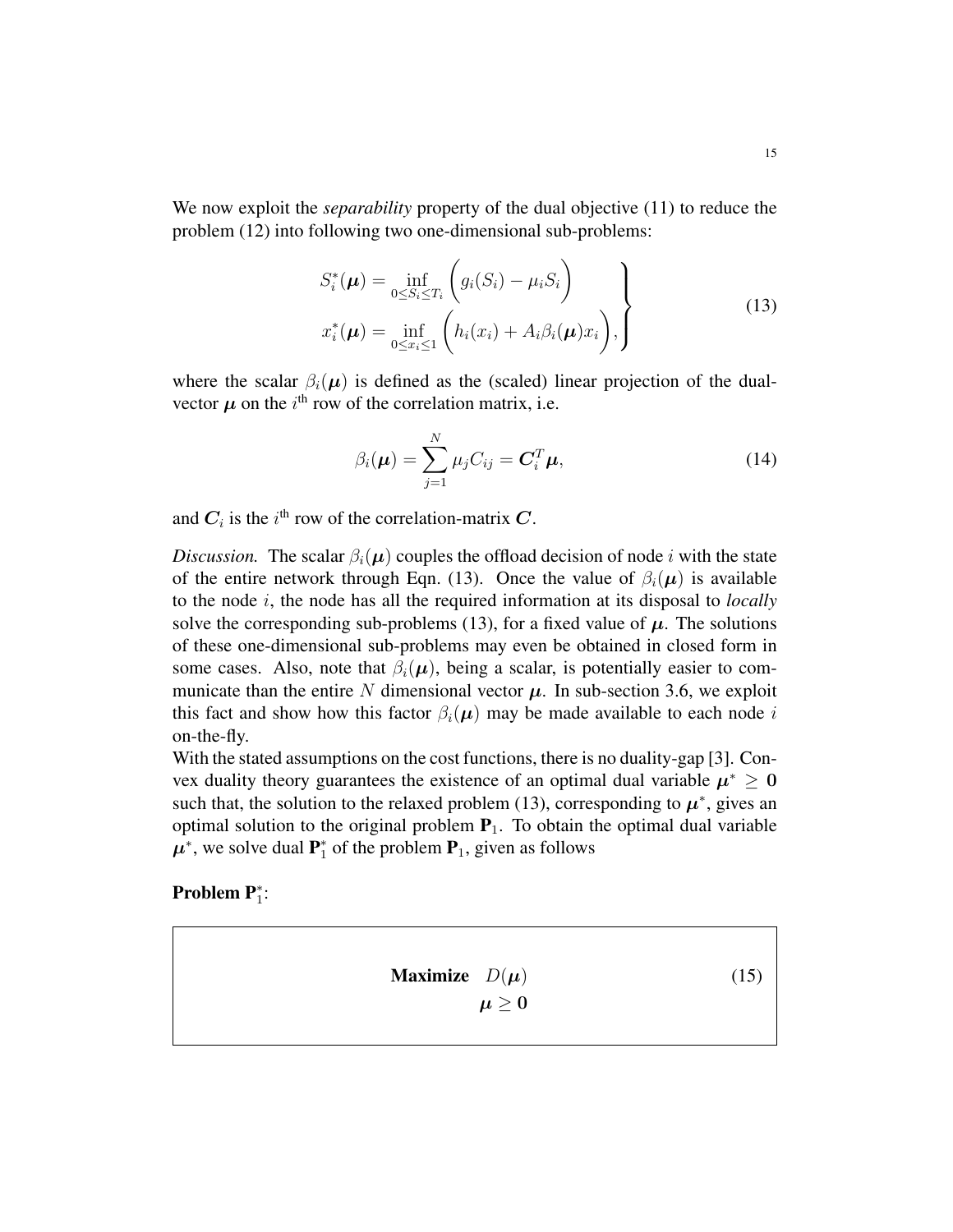The dual problem  $\mathbf{P}_1^*$  is well-known to be convex [3]. To solve the problem  $\mathbf{P}_1^*$ , we use the **Projected Super-gradient** algorithm [17], which will be shown to be amenable to a distributed implementation.

At the  $k^{\text{th}}$  step of the iteration, a super-gradient  $g(\boldsymbol{\mu}(k))$  of the dual function  $D(\boldsymbol{\mu})$ at the point  $\mu = \mu(k)$  is given by  $\partial D(\mu(k)) = S^{\text{obs}}(k) - S(k)$  [3], where  $S_i^{\text{obs}}(k)$ is the observed rate of arrival of incoming user-load at the proxy of node  $i$ , i.e.,

$$
S_i^{\text{obs}}(k) \equiv \sum_{j=1}^{N} C_{ji} A_j x_j^*(k), \qquad (16)
$$

and  $x_i^*(k)$  and  $S_i^*(k)$  are the primal variables obtained from Eqn. (13), evaluated at the current dual variable  $\mu = \mu(k)$ . Following a projected super-gradient step, the dual variables  $\mu(k)$  are iteratively updated component-wise at each node i as follows:

$$
\mu_i(k+1) = \left(\mu_i(k) + \alpha \left(S_i^{\text{obs}}(k) - S_i^*(k)\right)\right)^+ \tag{17}
$$

Here  $\alpha$  is a small positive step-size constant, whose appropriate value will be given in Theorem (3.3). Since the problem-parameters might vary slowly over time, a stationary algorithm is practically preferable. Hence, we chose to use a constant step-size  $\alpha$ , rather than a sequence of diminishing step-sizes  $\{\alpha_k\}_{k>1}$ . The above constitutes theoretical underpinning of steps (5) and (6) of the proposed distributed load-management algorithm in CDN, described in Algorithm 1.

#### *3.5. Convergence of the Dual Algorithm*

To prove the convergence of the above algorithm, we first *uniformly* bound the  $\ell_2$  norm of the super-gradients  $g(\mu(k))$ :

$$
\boldsymbol{g}(\boldsymbol{\mu}(k)) \equiv \boldsymbol{S}^{\rm obs}(k) - \boldsymbol{S}(k) = \left(\sum_{j=1}^{N} C_{ji} A_j x_j^*(k) - S_i^*(k)\right)_{i=1}^{N}
$$

We start with the following lemma.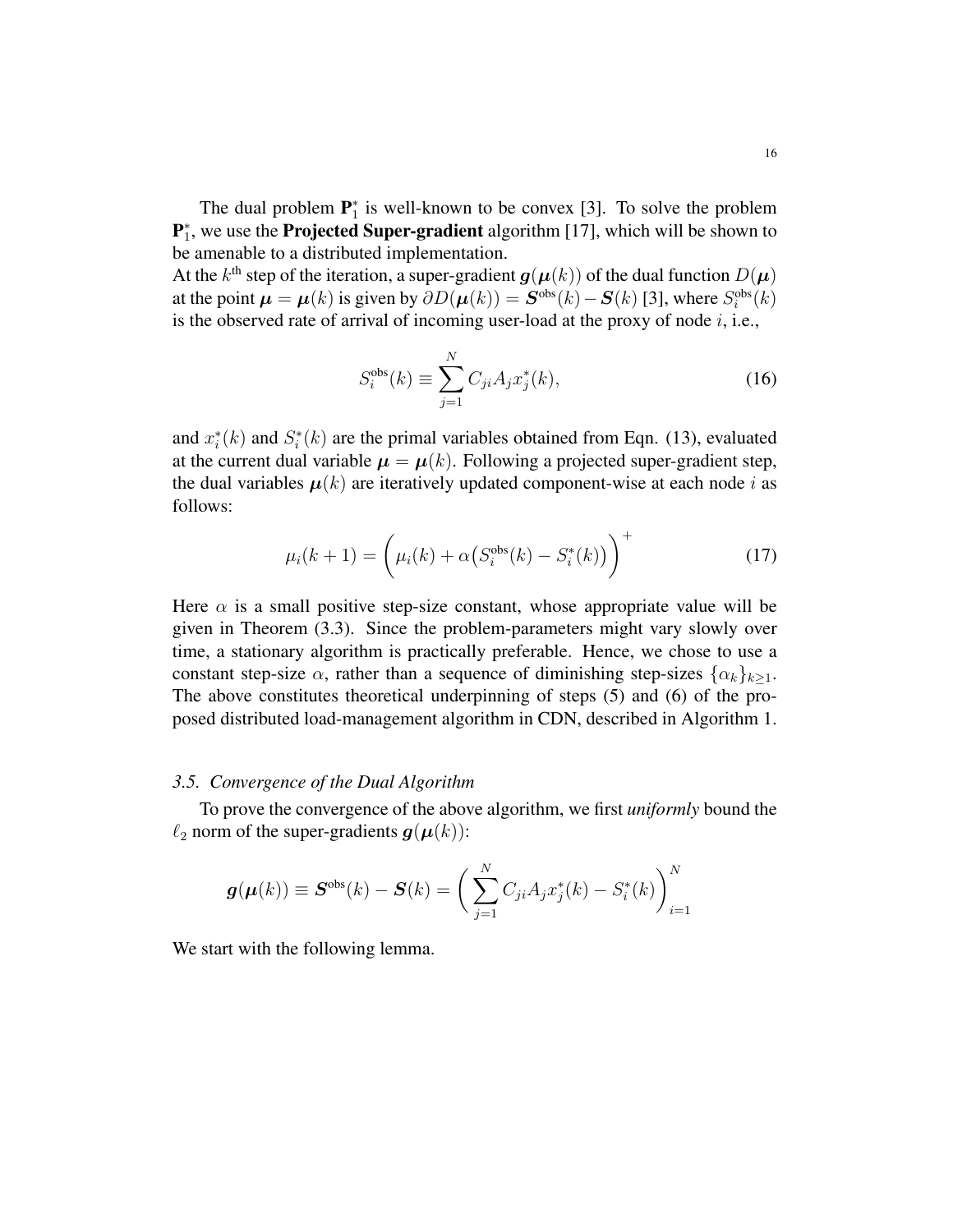Lemma 3.2. *If the total external DNS-request arrival rate to the entire sys*tem is bounded by  $A_{\text{max}}$  (i.e.  $\sum_i A_i \leq A_{\text{max}}$ ) and the maximum processing*capacity of individual proxies is bounded by*  $T_{\text{max}}$  *(i.e.*  $T_i \leq T_{\text{max}}$ ,  $\forall i$ *) then, for all*  $k \geq 1$ 

$$
||g(\mu(k))||_2^2 \le A_{\text{max}}^2 + NT_{\text{max}}^2 \tag{18}
$$

PROOF. See Appendix 7.1.

Upon bounding the super-gradients uniformly for all  $k$ , the convergence of the dual algorithm follows directly from Proposition 2.2.2 and 2.2.3 of [4]. In particular, we have the following theorem:

**Theorem 3.3.** *For a given*  $\epsilon > 0$ , *let the step-size*  $\alpha$  *in Eqn.* (17) *be chosen as*  $\alpha = \frac{2\epsilon}{A_{\text{max}}^2 + NT_{\text{max}}^2}$ . Then,

- *The sequence of solutions, produced by the dual algorithm described above, converge within an ε-neighbourhood the optimal objective value of the problem*  $P_1$ *.*
- The rate of convergence of the algorithm to the  $\epsilon$ -neighborhood of the *optima after k*-steps is given by  $c/\sqrt{k}$  where  $c \sim \Theta(\sqrt{N})$ *.*

The above result states that the rate of convergence of the dual algorithm decreases roughly at the rate of  $\Theta(\sqrt{N})$ , where N is the total number of nodes in the system. This is expected as more nodes in the system would warrant greater amount of inter-node coordination to converge to the global optimum.

#### *3.6.* FASTCONTROL *Packets and Distributed Implementation*

In the previous subsection, we derived a provably optimal load-management algorithm for CDNs, which is implementable online, provided each node  $i$  knows how to obtain the value of the coupling-factors  $\beta_i(\mu(k))$  at each step, in a decentralized fashion. To accomplish this, we now introduce the novel idea of FAST-CONTROL packets. In brief, it exploits the underlying anycast architecture of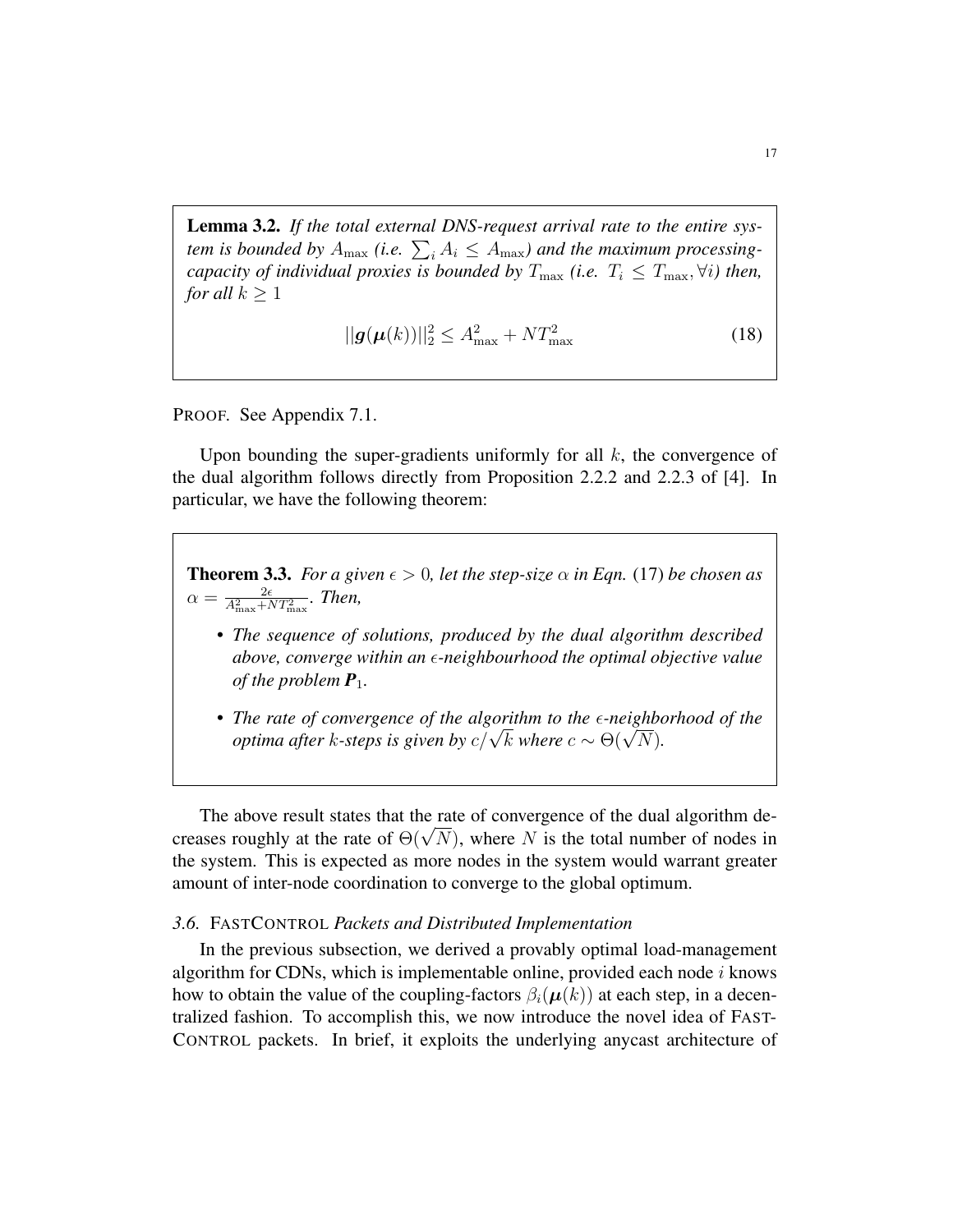the system (Eqn.(2)) for *in-network, on-the-fly computation* of the coupling factor  $\beta_i(\boldsymbol{\mu}(k))$  (Eqn. (14)) for all *i*.

*General Descriptions.* FASTCONTROL packets are special-purpose control packets (different from the regular data-packets), each belonging to any one of  $N$  distinct classes, which we refer to as *categories*. The category of each FASTCON-TROL packet is encoded in its packet-header and hence it takes extra  $log(N)$  bits to encode the categories. Physically, these control packets originate from the users and are monitored by the proxies. However, the rates at which these packets are generated, are controlled by the DNS servers of the nodes i and are proportional to the dual variables  $\mu_i(k)$ , by a mechanism detailed below.

*Generation of FastControl packets.* These packets are generated in a controlled manner by using a javascript embedded in responses to user DNS-requests (similar to how data was generated to calculate the  $C$  matrix offline [8]). The javascript forces users to download a small image from an URL that is not affected by the load management algorithm. DNS-servers in each node are configured to respond back with anycast IP address for the primary layer (i.e.  $\mathcal{I}_1$ ) for this special DNSquery. The use of various categories of FastControl packets will be clear from the description of the following distributed protocol used for determining  $\beta_i(\mu(k))$ :

• At step k, the DNS server of each node i forces generation of FASTCON-TROL packets of category  $j$  (through its response to DNS-queries) at the rate

$$
r_{ij}(k) = \gamma \mu_i(k) \frac{C_{ji}}{C_{ij}}, \quad j = 1, 2, \dots, N
$$
\n(19)

Note that this step is locally implementable at each node, since the value of the dual variable  $\mu_i(k)$  is locally available at the node i. Here  $\gamma > 0$  is a fixed system parameter, indicating the rate of control packet generation.

• At each step  $k$ , each node i also **monitors** the rate of reception of FAST-CONTROL packets of category i, denoted by  $R_i(k)$ , at its co-located proxy. Using equation (19), the total rate of reception  $R_i(k)$  of  $i<sup>th</sup>$  category FAST-CONTROL packets at node  $i$  is obtained as follows

$$
R_i(k) = \sum_{j=1}^N r_{ji}(k)C_{ji} = \sum_{j=1}^N \gamma \mu_j(k) \frac{C_{ij}}{C_{ji}} C_{ji}
$$
  
=  $\gamma \beta_i(\boldsymbol{\mu}(k))$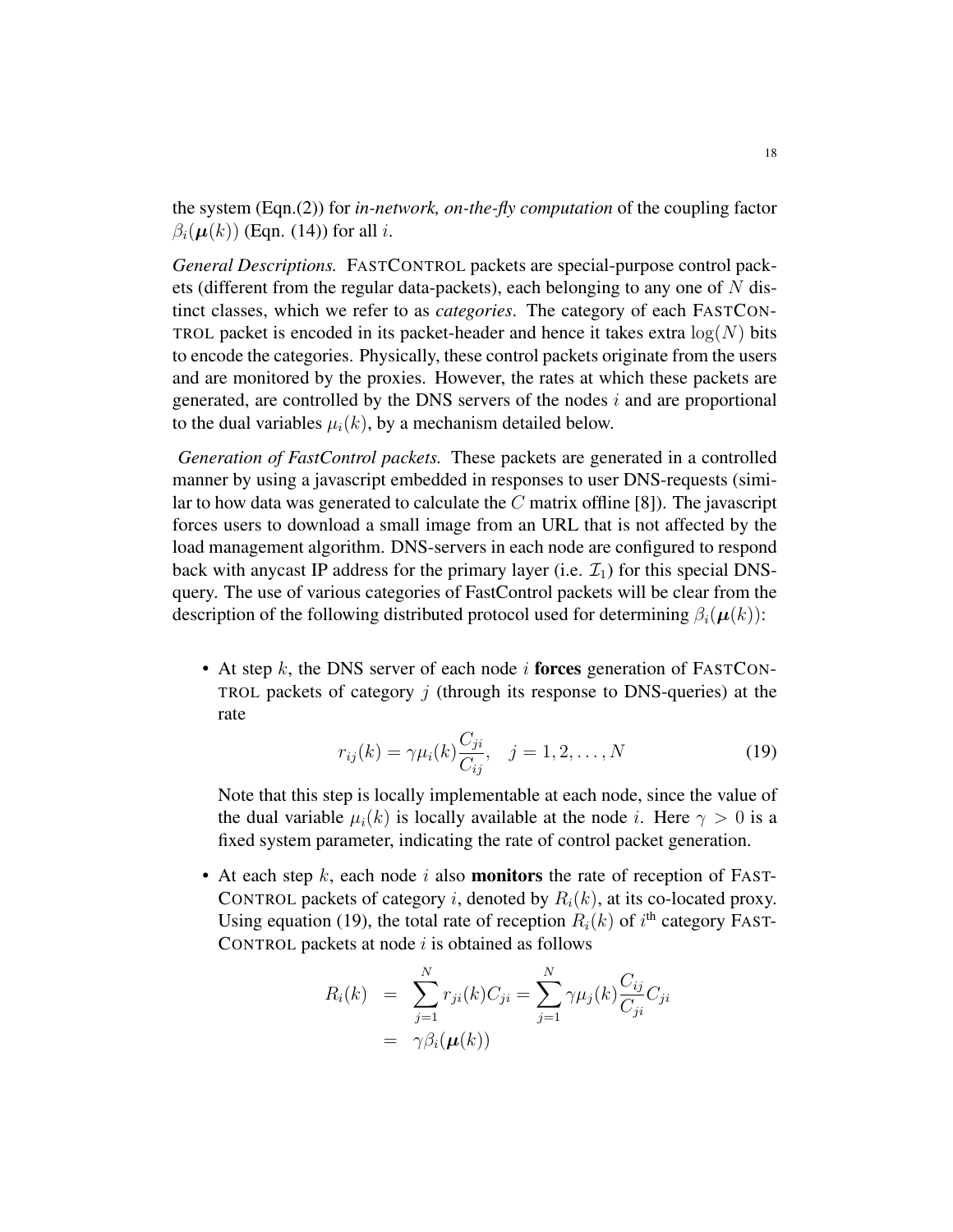

Figure 6: Node- $i$  implementing the dual algorithm

Thus,

$$
\beta_i(\boldsymbol{\mu}(k)) = \frac{1}{\gamma} R_i(k) \tag{20}
$$

Hence, the value of  $\beta_i(\mu(k))$  at node i can be obtained locally by monitoring the rate of receptions of FASTCONTROL packets at the co-located proxy. A complete pseudocode of the algorithm is provided below. See Figure (6) for a schematic diagram of a node implementing the algorithm.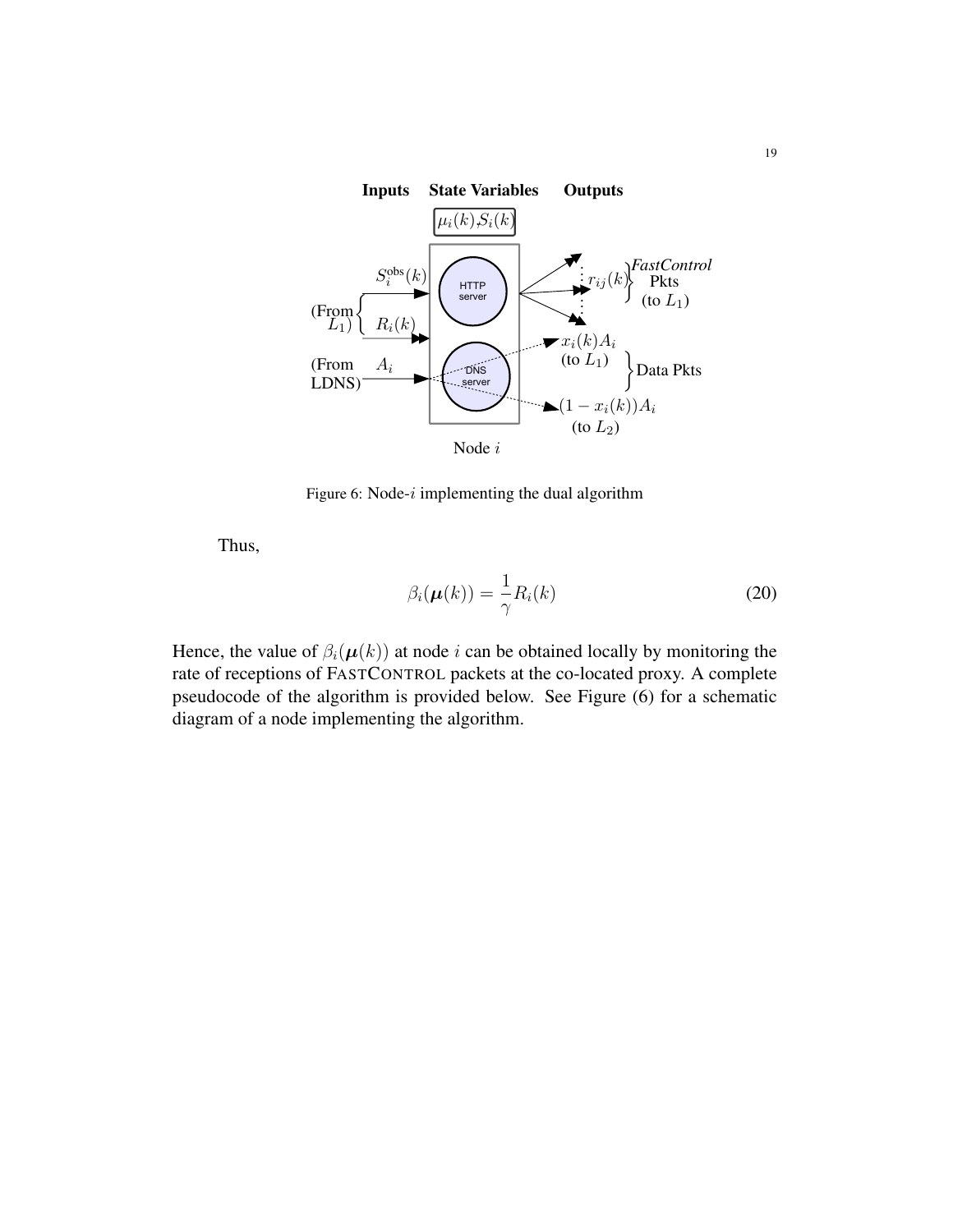**Algorithm 1** Distributed Dual Decomposition Algorithm Running at Node  $i$ 

- 1: *Initialize:*  $\mu_i(0) \leftarrow 0$
- 2: for  $k = 1, 2, 3, \ldots$  do
- 3: **Monitor**  $A_i(k)$ ,  $S_i^{obs}(k)$ ,  $R_i(k)$ ;
- 4: Set  $\beta_i(k) \leftarrow \frac{1}{\gamma} R_i(k);$
- 5: *Update Primal variables:*

$$
S_i(k) \leftarrow \inf_{0 \leq S_i \leq T_i} (g_i(S_i) - \mu_i(k)S_i)
$$
  

$$
x_i(k) \leftarrow \inf_{0 \leq x_i \leq 1} (h_i(x_i) + A_i(k)\beta_i(k)x_i)
$$

6: *Update Dual variable:*

$$
\mu_i(k+1) \leftarrow (\mu_i(k) + \alpha(S_i^{\text{obs}}(k) - S_i(k)))^+
$$

7: Via DNS-response, force users to **generate** FASTCONTROL packets of category  $j$ , destined to  $L_1$ , at the rate

$$
r_{ij}(k+1) = \gamma \mu_i(k+1) \frac{C_{ji}}{C_{ij}}, \quad \forall j = 1, 2, \dots, N
$$

- 8: For an incoming DNS-query, respond with the anycast IP-address for  $L_1$  with probability  $x_i(k)$  and IP-address for  $L_2$  with probability  $(1 - x_i(k))$ .
- 9: end for

We make the following observations :

- The full knowledge of the matrix  $C$  at node i is also not necessary. It is sufficient that node *i* knows the *i*<sup>th</sup> row and column of the matrix C.
- The optimality of the algorithm **does not depend** on the diagonally dominance property of the correlation matrix  $C$ , an essential requirement for the greedy heuristic (discussed in the next section) to work reasonably well.
- The parameter  $\gamma$  in Eqn. (19) is directly related to the amount of controloverhead required for the distributed algorithm.

This completes the description of the proposed load-management algorithm, which is completely distributed and provably optimal. In the following section, we concentrate our attention on the load-management heuristic used in FastRoute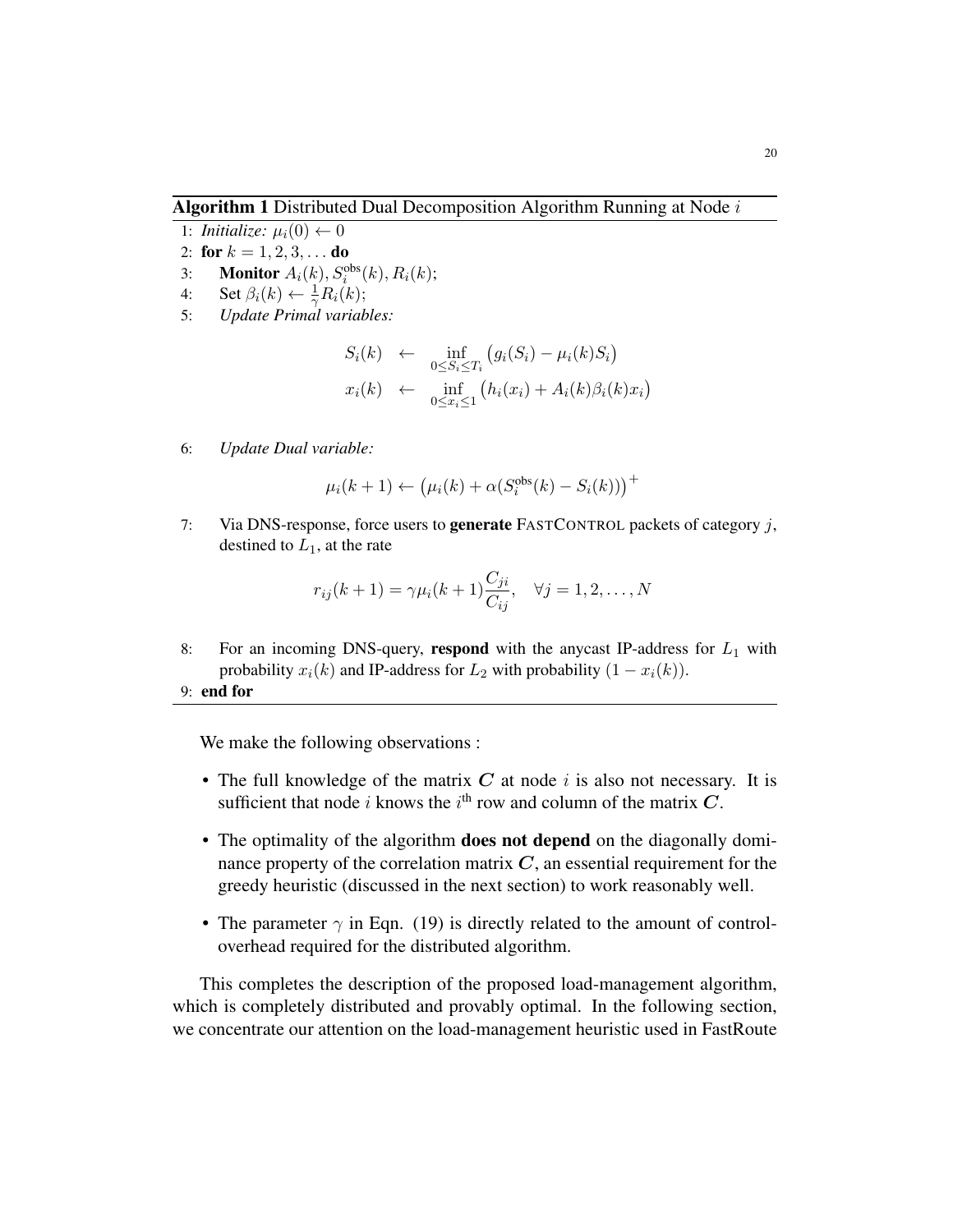and evaluate its performance. We will numerically compare the relative benefits of these two algorithms in Section 5.

# 4. The Greedy Load-Management Heuristic

In this section, we focus exclusively on the distributed load management heuristic implemented in FastRoute [8], a commercial layered-CDN. This heuristic ignores inter-node correlations altogether. Thus, when an individual proxy becomes overloaded, the co-located DNS-server modifies its DNS-response to redirect more traffic to the data-center  $(L_2)$  and vice versa. This simple mechanism is reported to work well in practice when there is high correlation (60-80%) between the node receiving the DNS-query and the node receiving the corresponding userrequest. However, in the event of sudden bursts of traffic, e.g., *Flash Crowds*, this greedy heuristic often leads to an uncontrollable overload situation which necessitates manual intervention [8].

Algorithmic challenges: With only local information available at each DNSserver, it faces the following dilemma: offload too little to  $L_2$  and the collocated proxy, if overloaded, remains overloaded; offload too much and the users are directed to remote data-centers and receive an unnecessarily delayed response, due to high round-trip latency. The coupling among the nodes because of inter-node correlation makes this problem highly challenging and gives rise to the so-called uncontrollable overload, discussed earlier in section 3.2.

A pseudo-code showing the general structure of FastRoute's heuristic, running at a node  $i$ , is provided below. An explicit control-law modeling the heuristic will be given in section 4.1.

| <b>Algorithm 2</b> Decentralized greedy load-management heuristic used in <i>FastRoute</i> |  |  |
|--------------------------------------------------------------------------------------------|--|--|
| [8], running at the node $i$                                                               |  |  |

| 1: for $t = 1, 2, 3, \ldots$ do                                                                  |
|--------------------------------------------------------------------------------------------------|
| if the <i>i</i> <sup>th</sup> proxy is <b>under loaded</b> $(S_i(t) \leq T_i)$ <b>then</b><br>2: |
| <b>increase</b> $x_i(t)$ proportional to $-(S_i(t) - T_i)$<br>3:                                 |
| 4:<br>else                                                                                       |
| <b>decrease</b> $x_i(t)$ proportional to $(S_i(t) - T_i)$<br>5:                                  |
| end if<br>6:                                                                                     |
| $7:$ end for                                                                                     |

*Motivation for analyzing the heuristic:* The optimal algorithm of section-3 requires the knowledge of the correlation matrix  $C$  and needs to utilize addi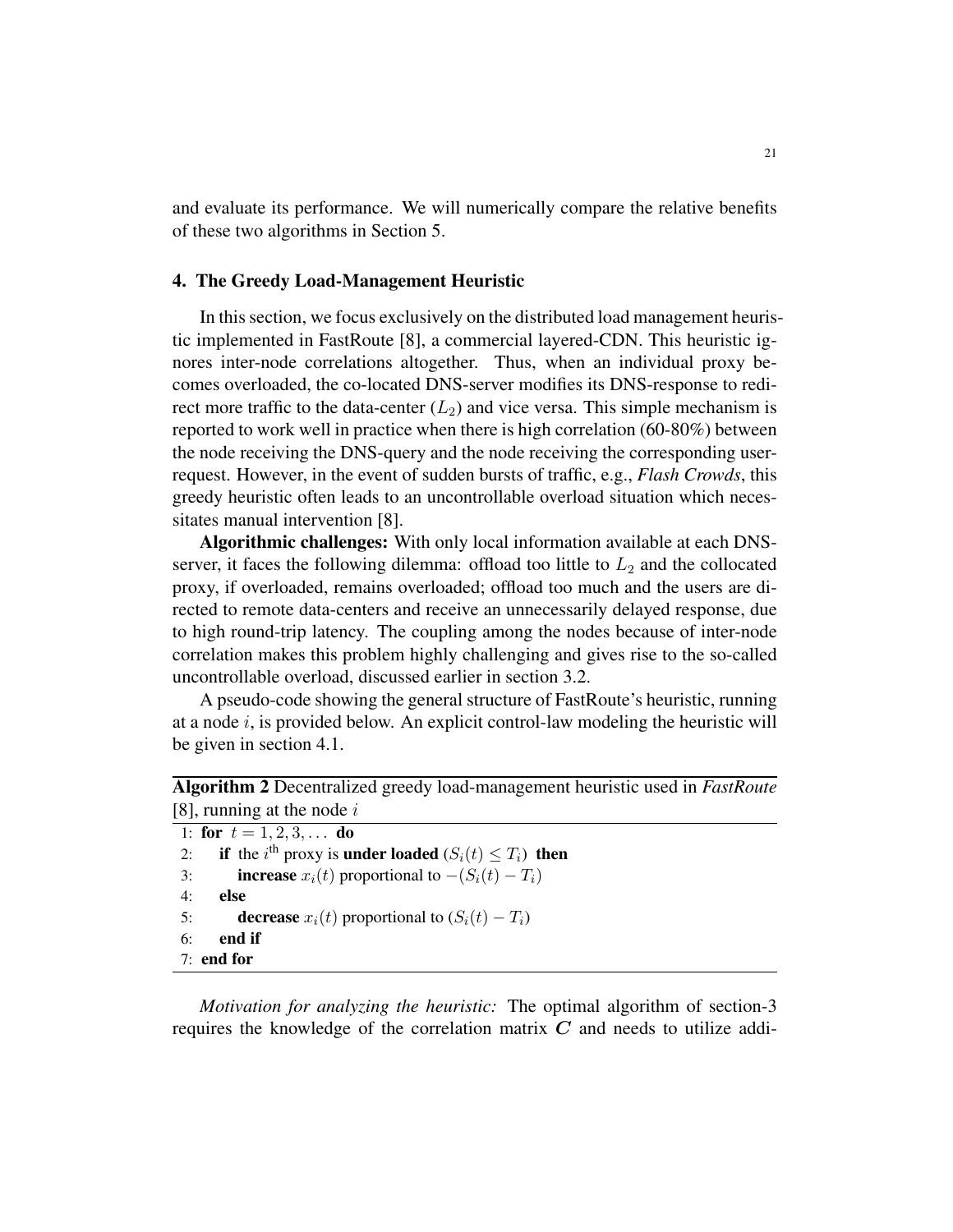tional FASTCONTROL packets for its operation. In this section we analyze performance of the greedy heuristic, currently implemented in *FastRoute* [8], which does not have these implementation complexities. Since this heuristic completely ignores the inter-node correlations (given by the matrix  $C$ ), it cannot be expected to achieve the optima of the problem  $P_1$ , in general. Instead, we measure its performance by a coarser performance-metric, given by the number of proxies that undergo uncontrollable overload condition (refer to section 3.2) under its action. Depending on target applications, this metric is often practically good enough for gauging the performance of CDNs.

#### *4.1. Analysis of the Greedy Heuristic*

As before, let  $x_i(t)$  denote the probability that an incoming DNS-query to the node i at time t is returned with the anycast address of the primary layer  $L_1$ . Hence, the total rate of incoming load to the proxy  $i$  at time  $t$  is given by,

$$
S_i(t) = \sum_{j=1}^{N} C_{ji} A_j x_j(t), \quad i = 1, 2, 3, ..., N
$$
 (21)

The above system of linear equations can be compactly written as follows

$$
\mathbf{S}(t) = \mathbf{B}\mathbf{x}(t) \tag{22}
$$

Where,

$$
B \equiv C^T \text{diag}(A). \tag{23}
$$

Let the vector  $T$  denote the processing-capacities (thresholds) of the proxies. As described above, FastRoute's greedy heuristic (2) monitors the overload-metric  $S_i(t) - T_i$  and if it is positive (i.e., the node i overloaded), it reduces  $x_i(t)$  (i.e.,  $\frac{dx_i(t)}{dt}$  < 0) and if the overload-metric is negative (i.e., the node i under-loaded), it increases  $x_i(t)$  (i.e.,  $\frac{dx_i(t)}{dt} > 0$ ) proportional to the overload. We consider the following explicit control-law complying with the above general principle:

$$
\frac{dx_i(t)}{dt} = -\beta R(x_i(t))\big(\boldsymbol{B}\boldsymbol{x}(t) - \boldsymbol{T}\big)_i, \quad \forall i \tag{24}
$$

The factor  $R(x_i(t)) \equiv x_i(t)(1 - x_i(t))$  is a non-negative *damping* component, having the property that  $R(0) = R(1) = 0$ . This non-linear factor is responsible for restricting the trajectory of  $x(t)$  to the N-dimensional unit hypercube  $0 \leq$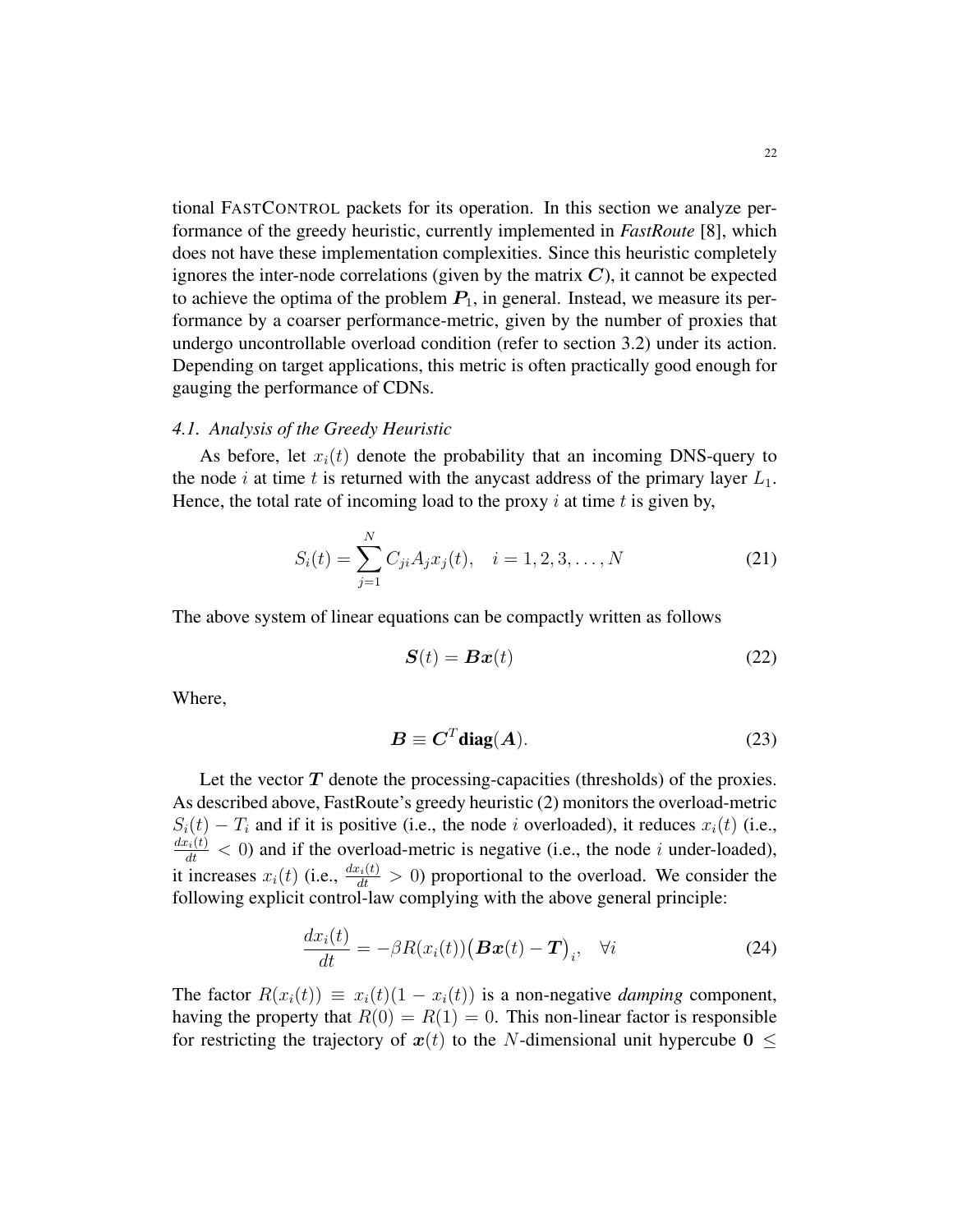$x(t) \leq 1$ , ensuring the feasibility of the control  $(24)^4$ . The scalar  $\beta > 0$  is a sensitivity parameter, relating the robustness of the control-strategy to the local observations at the nodes.

The following theorem establishes soundness of the control (24):

Theorem 4.1. *Consider the following system of ODE*

$$
\dot{x}_i(t) = -R(x_i(t))(\boldsymbol{B}\boldsymbol{x}(t) - T)_i, \quad \forall i \tag{25}
$$

*where*  $R : [0, 1] \rightarrow \mathbb{R}_+$  *is any*  $C^1$  *function, satisfying*  $R(0) = R(1) = 0$ . *Let*  $\mathbf{x}(0) \in \text{int}(\mathcal{H})$ *, where*  $\mathcal{H}$  *is the* N-dimensional unit hypercube  $[0, 1]^N$ *. Then the system* (25) *admits a unique solution*  $x(t) \in C^1$  *such that*  $x(t) \in C$  $\mathcal{H}, \forall t \geq 0.$ 

PROOF. See Appendix 7.2.

The following theorem reveals an interesting feature of the greedy algorithm, which states that, along any periodic trajectory the average load at any node  $i$ is equal to the threshold  $T_i$  of that node, and hence they are stable *on the average*.

Theorem 4.2. *Consider the system* (24) *with possibly time-varying arrival rate vector*  $A(t)$  *such that the system operates in a periodic orbit. Then the time-averaged user-load on any node i is equal to the threshold*  $T_i$  *of that node, i.e.*

$$
\frac{1}{\tau} \int_0^\tau S_i(t) dt = \bar{T}, \ \forall i,
$$
\n(26)

*where the integral is taken along a periodic orbit of period τ.* 

PROOF. See Appendix 7.3.

<sup>&</sup>lt;sup>4</sup>Remember that  $x_i(t)$ 's, being probabilities, must satisfy  $0 \le x_i(t) \le 1, \forall t, \forall i$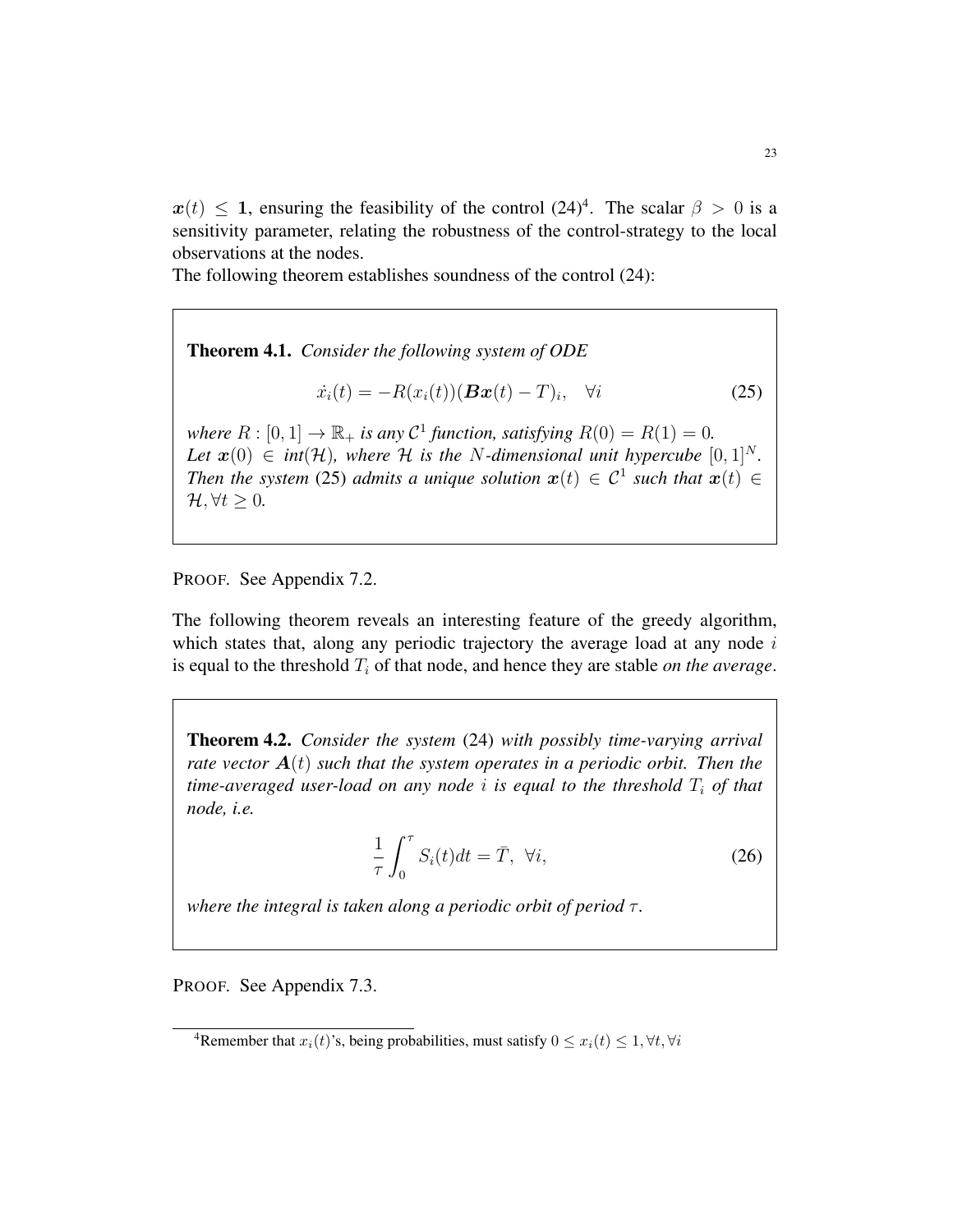#### *4.2. Avoiding Locally Uncontrollable Overload*

Having established the feasibility and soundness of the control-law (24), we return to the original problem of locally uncontrollable overload, described in Section 3.2. In the following, we derive sufficient conditions for the correlation matrix  $C$  and the DNS-request arrival rate vector  $A$ , for which the system is stable, in the sense that no locally uncontrollable overload situation takes place.

#### *Characterization of the Stability Region*

For a fixed correlation matrix  $C$ , we show that if the arrival rate vector  $\bm{A}$ lies within a certain polytope  $\Pi_C$ , the system is stable in the above sense, under the action of the greedy load-management heuristic. The formal description and derivation of the result is provided in Appendix 7.4, which involves linearization of the ODE (24) around certain fixed points. Here we outline a simple and intuitive derivation of the stability region  $\Pi_C$ .

We proceed by contradiction. Suppose that node  $i$  is facing a locally uncontrollable overload at time  $t$ . Hence, by definition, the following two conditions must be satisfied at node  $i$ 

$$
S_i(\infty) - T_i > 0, \text{ and } x_i(\infty) = 0 \tag{27}
$$

Here Eqn. (27) denotes the fact that FastRoute node i is *overloaded*, i.e., the incoming traffic to node i's proxy is more than the capacity of the node i. Eqn. (27) denotes the fact that this overload is *locally uncontrollable*, since even after node  $i$ 's DNS-server has offloaded *all* incoming DNS-influenced arrivals to  $L_2$  (the best that it can do with its local information), it is facing the overload situation. The above two equations imply that the following condition holds at the node  $i$ :

$$
\sum_{j \neq i} C_{ji} A_j x_j(\infty) > T_i,
$$
\n(28)

where we have used Eqn. (21) and the fact that  $x_i(\infty) = 0$ . Since  $0 \le x_i(\infty) \le 1$ , a necessary condition for uncontrollable overload (28) at node  $i$  is  $\sum_{j\neq i} C_{ji}A_j >$  $T_i$ . Thus, if  $\sum_{j \neq i} C_{ji} A_j \leq T_i$ , then the locally uncontrollable overload is avoided at the node  $i$  by the greedy heuristic. Taking into account all nodes, we see that if the external DNS-query arrival rate A lies in the polytope  $\Pi_C$  defined as

$$
\Pi_C = \{ A \ge 0 : \sum_{j \ne i} C_{ji} A_j \le T_i, \ \forall i = 1, 2, ..., N \}
$$
 (29)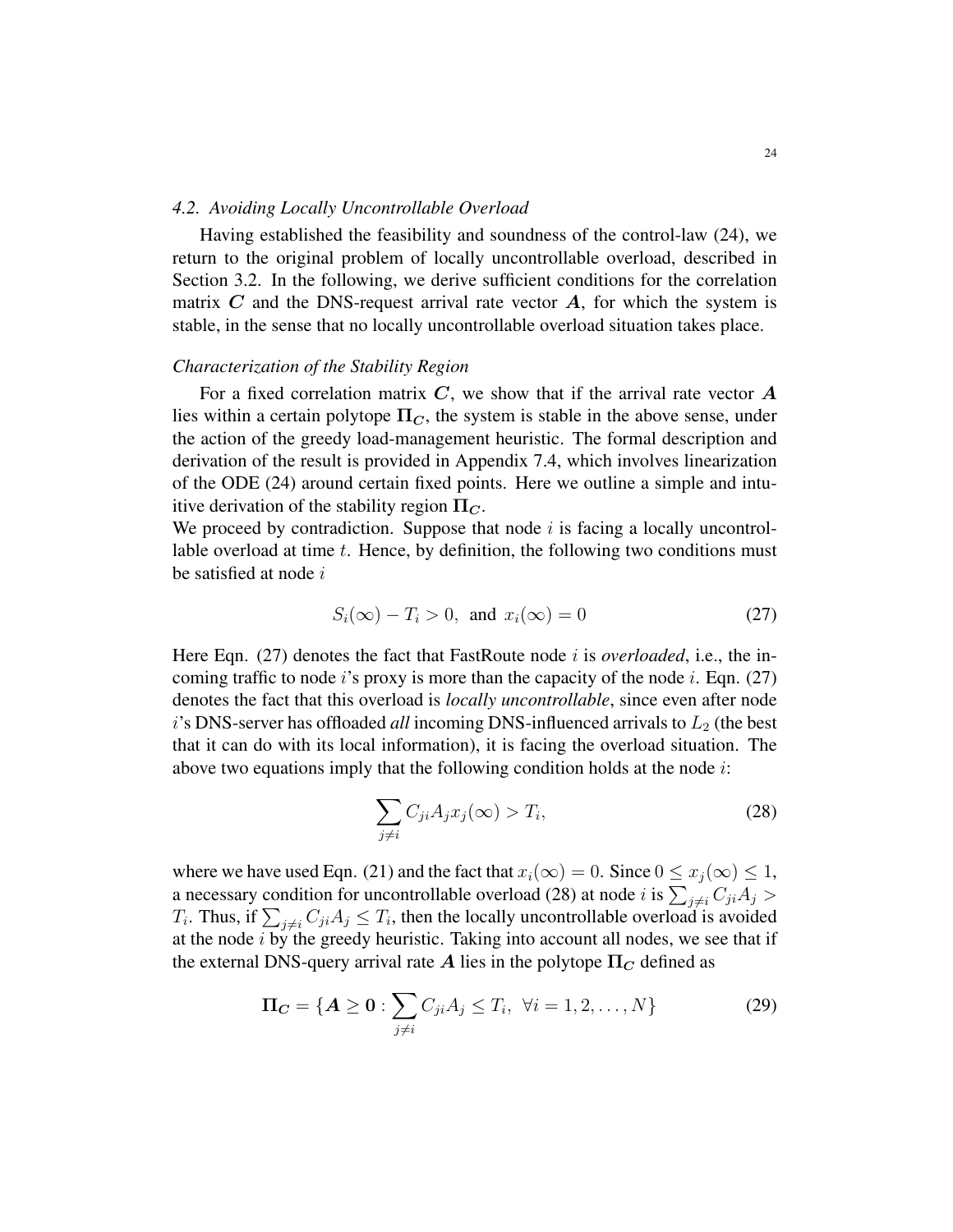then the locally uncontrollable overload situation is avoided at *every* node and the system is stable.

Somewhat surprisingly, by exploiting the exact form of the control-law (24), we can show that a two-node system (as depicted in Figure 4) is able to control DNSload A of any magnitude, under certain favorable conditions on the correlation matrix  $C$ .

#### *Special Case*

#### [Two-node System]

Consider a two-node CDN discussed earlier in Section 3 (see Figure 4). Let the correlation matrix  $C$  for the system be parametrized as follows:

$$
\boldsymbol{C}(\alpha,\beta) = \begin{pmatrix} \alpha & 1-\alpha \\ 1-\beta & \beta \end{pmatrix}
$$
 (30)

Then we have the following theorem :

Theorem 4.3. *1) The system does not possess* any *periodic orbit for* any *values of its defining parameters:*  $\mathbf{A}, \mathbf{C}(\alpha, \beta), \mathbf{T}$ *. Thus the two-node CDN never oscillates.* 2) If  $\alpha > \frac{1}{2}$  and  $\beta > \frac{1}{2}$  then the system is locally controllable (i.e., no locally *uncontrollable overload) for all arrival rate-pairs*  $(A_1, A_2)$ *. 3)* If  $\alpha < \frac{1}{2}$  and  $\beta < \frac{1}{2}$  then a sufficient condition for local controllability of *the system is*  $A_1 < \frac{T_1}{1 - \epsilon}$  $\frac{T_1}{1-\alpha}$ ,  $A_2 < \frac{T_2}{1-\alpha}$  $\frac{T_2}{1-\beta}$ .

PROOF. The proof of part-(1) follows from Dulac's criterion [25], whereas proof for part-(2) and (3) follows from linearization arguments. See Appendix 7.5 for details.

We emphasize that the part-(2) of the Theorem 4.3 is surprising, as it shows that the system remains locally controllable, no matter how large the incoming DNSrequest arrival rate be (c.f. Section 3.2) . The 2D vector-field plot in Figure 7 illustrates the above result. In Figure 4(a), the matrix  $C$  is taken to be one satisfying the condition of part (2) of lemma 4.3. As shown, all four phase-plane trajectories with different initial conditions converge to an interior fixed point  $(x_1(\infty) > 0, x_2(\infty) > 0).$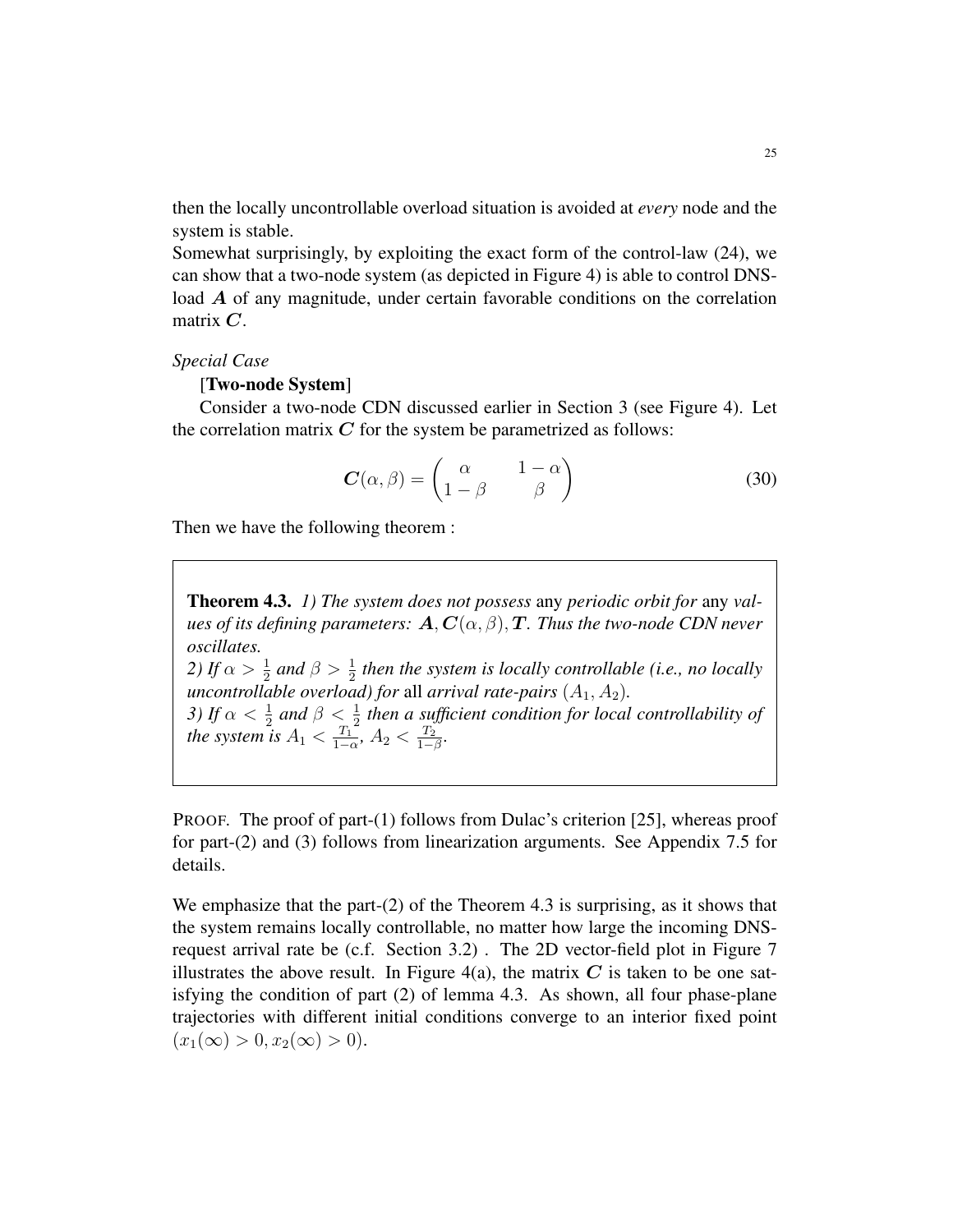

Figure 7: 2D vector-fields of a two-node system illustrating locally controllable (Fig.  $4(a)$ ) and locally uncontrollable (Fig.  $4(b)$ ) overloads.

For the purpose of comparison, in Figure 4(b) we plot the 2D vector-field of a locally uncontrollable system (e.g., the system in Fig. 4). It is observed that all four previous trajectories converge to the uncontrollable attractor  $(x_1(\infty))$  $1, x_2(\infty) = 0$ . From the vector-field plot, it is also intuitively clear why a periodic orbit can not exist in the system.

*Application of Theorem 4.3.* Consider a setting where, instead of making locally greedy offloading decisions, nodes are permitted to partially coordinate their actions. Also assume that there exists a partition of the set of nodes into two nonempty disjoint sets  $G_1$  and  $G_2$ , such that their effective self-correlation values  $\alpha(G_1)$  and  $\beta(G_2)$ , defined by

$$
\alpha(G_1) = \frac{\sum_{i \in G_1} \sum_{j \in G_1} C_{ij}}{|G_1|}, \beta(G_2) = \frac{\sum_{i \in G_2} \sum_{j \in G_2} C_{ij}}{|G_2|}
$$

satisfy the condition (2) of Theorem 4.3, i.e.  $\alpha(G_1) > \frac{1}{2}$  $\frac{1}{2}, \beta(G_2) > \frac{1}{2}$  $\frac{1}{2}$ . Then if the nodes in the sets  $G_1$  and  $G_2$  coordinate and jointly implement the greedy policy, then the system is locally controllable for all symmetric arrivals.

# 5. Numerical Evaluations

We use the operational FastRoute CDN to identify relevant system parameters for critical evaluations of the optimal algorithm and the heuristic. Currently, FastRoute has many operational nodes, spreading throughout the world [8]. We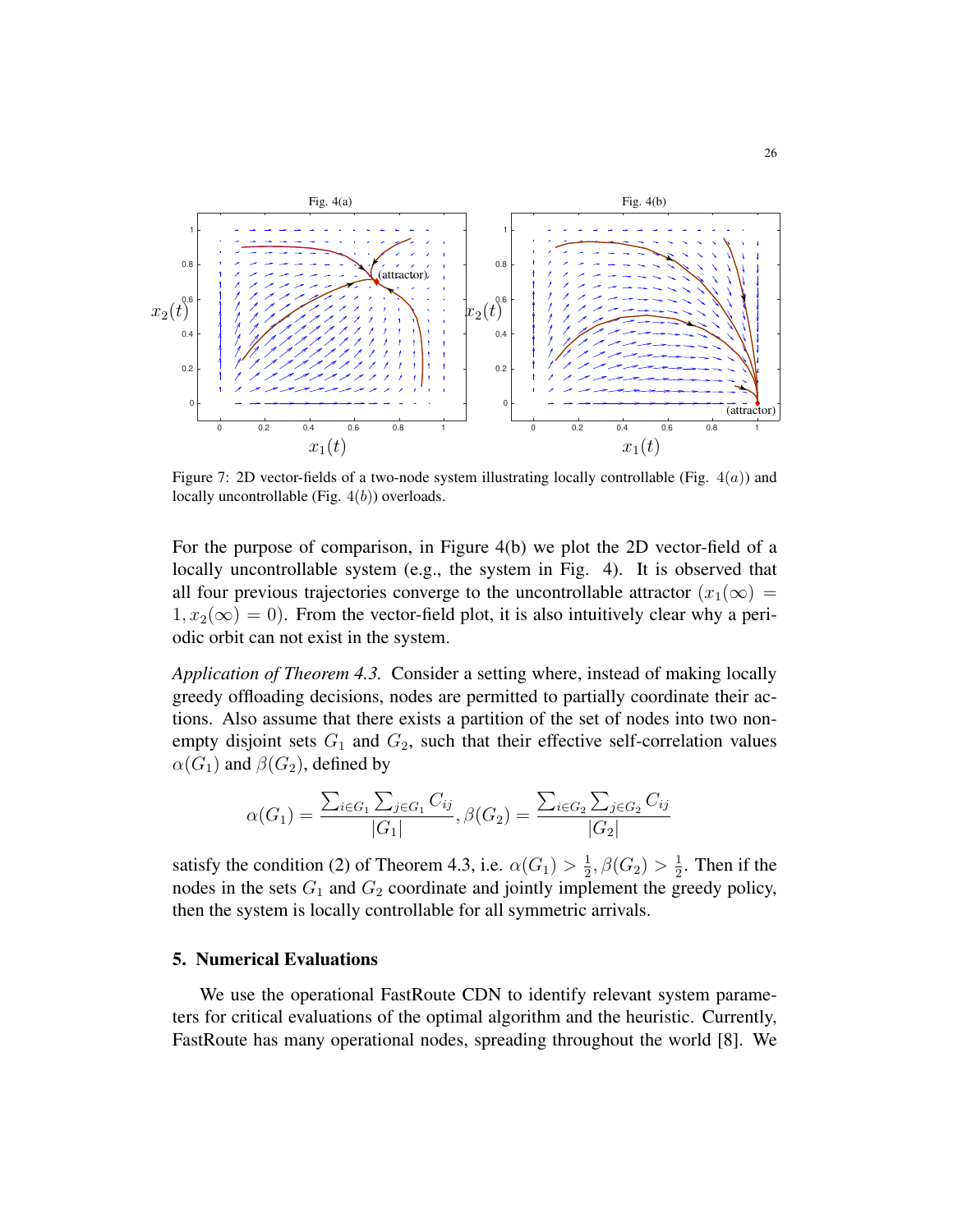show a sample result with  $N = 60$  nodes. The inter-node correlation matrix C is computed using system-traces spanning over three months.

For our performance evaluations, we use the cost-functions given in Eqns. (7) and (8). Different (normalized) parameters appearing in the cost-functions are chosen as follows

$$
\gamma_i = 1, \theta_i = 10, \eta_i = 1, T_i = 0.7, d_i \sim U_i[0, 1] \qquad \forall i \tag{31}
$$

where  $U_i[0, 1]$ 's denote i.i.d. uniformly distributed random variables in the range [0, 1]. The DNS-query arrival rates  $A_i$ 's are assumed to be i.i.d. distributed according to a Poisson variable with mean A, which varies across the range  $[0.1, 10]$ . The optimal solutions of the Lagrangian relaxations in Eqns. (13) for the above cost-functions can be obtained in closed form as follows :

$$
S_i^*(\boldsymbol{\mu}) = T_i \max\left(0, 1 - \sqrt{\frac{\eta_i}{\mu_i}}\right)
$$
 (32)

and,

$$
x_i^*(\mu) = \begin{cases} 1, & \text{if } c_{2i} > 0 \\ 1 + \frac{c_{2i}}{2c_{1i}}, & \text{if } c_{2i} \le 0 \text{ and } 2c_{1i} \ge -c_{2i} \\ 0, & \text{o.w.} \end{cases}
$$
(33)

where  $c_{1i} \equiv A_i \theta_i$  and  $c_{2i} \equiv \theta_i d_i - \beta_i(\mu)$ .

For each value of A, we run the simulation  $N_E = 100$  times, by randomizing over both  $A_i$  and  $d_i$ ,  $\forall i$ . The mean and standard-deviation of the resulting optimal cost values are plotted in the Figure 8(a). As expected, the average cost increases as the overall DNS-query arrivals to the system increases. However, the resulting cost remains finite always. This implies that *none* of the proxies are overloaded.

The above observation is in sharp contrast with the situation using the greedyheuristic, the subject of Figure 8(b). Here we plot the number of overloaded proxies for different values of  $A$ , keeping all other system-parameters the same. While the greedy algorithm does yield acceptable result for small values of  $A \ll$  $T<sub>i</sub> = 0.7$ , we see that as many as four proxies undergo locally uncontrollable overload for relatively large values of  $\overline{A}$ .

Thus, depending on the computed correlation-matrix C and a projected bound of the DNS-query arrival rate  $A$ , we can make an informed decision about the choice of the algorithms to employ in a CDN and the inherent complexity-vs-optimality trade-off it entails.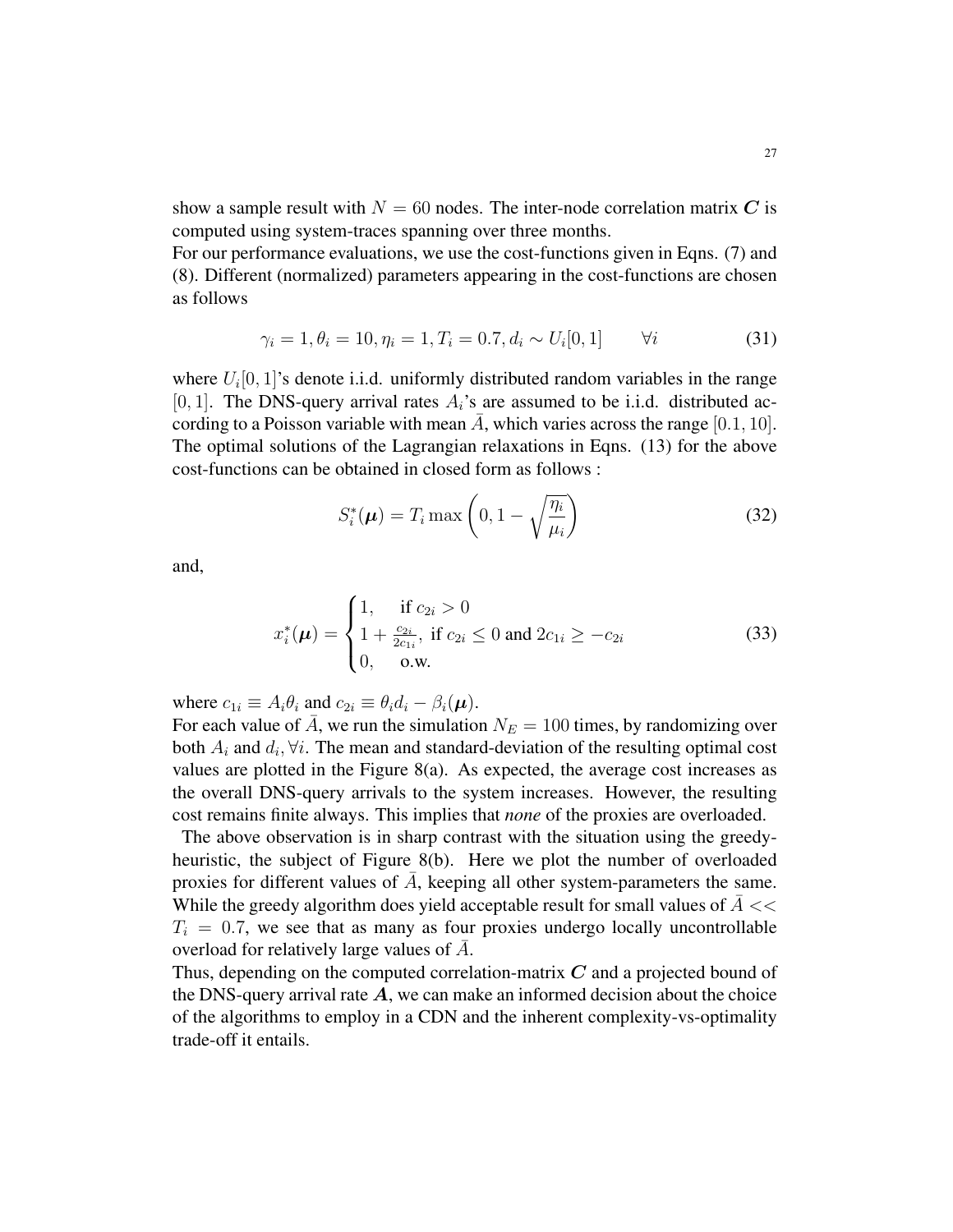

(a) (b) Figure 8: (a) Statistical variation of the cost of the optimal algorithm with mean load (DNS-query arrival rate)  $\bar{A}$ . (b) Average number of nodes undergoing uncontrollable overload condition under the action of the greedy algorithm (Threshold  $T_i = 0.7$  for all nodes). Total number of nodes in the system included in this study is  $N = 60$ .

#### 6. Conclusion

In this paper we formalize the load management problem in modern CDNs utilizing anycast. We first formulate the problem as a convex optimization problem and study its dual and an associated algorithm. The novel idea of FAST-CONTROL packets facilitates distributed implementation of the proposed dual algorithm. Next we analyze stability properties of a greedy heuristic, currently in operation in a major commercial CDN. We find that the optimal algorithm significantly out-performs the heuristic for moderate-to-high value of system load. However, the heuristic performs satisfactorily given that the system is *looselycoupled* and the offered load is low. Thus an informed choice between these two algorithms may be made depending on the range of system-parameters and the desired optimality/complexity trade-off for a particular CDN. Future work would involve investigating the amount of FASTCONTROL packets necessary for the dual algorithm to work in the presence of random packet-loss and delayed feedback. Also, It would be interesting to generalize the findings of Theorem 4.3 for the case of more than two nodes.

# References

# References

[1] Alzoubi, H. A., Lee, S., Rabinovich, M., Spatscheck, O., Van der Merwe, J., 2008. Anycast CDNs revisited. In: Proceedings of the 17th International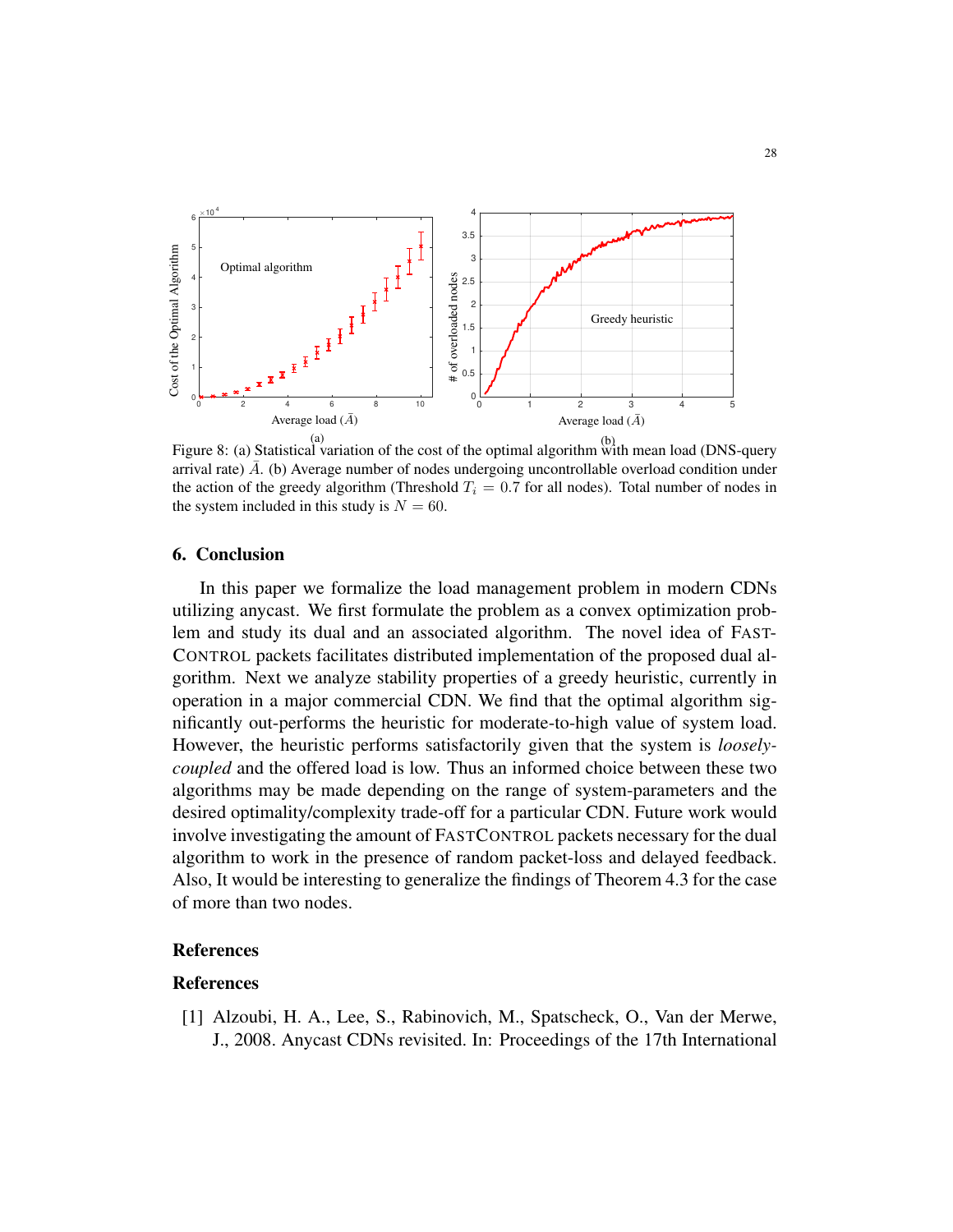Conference on World Wide Web. WWW '08. ACM, New York, NY, USA.

- [2] Basturk, E., Engel, R., Haas, R., Peris, V., Saha, D., 1997. Using network layer anycast for load distribution in the Internet. In: Tech. Rep., IBM TJ Watson Research Center. Citeseer.
- [3] Bertsekas, D. P., 1999. Nonlinear programming. Athena scientific Belmont.
- [4] Bertsekas, D. P., 2015. Convex optimization algorithms. Athena Scientific.
- [5] Bertsekas, D. P., Gallager, R. G., 1987. Data networks. Prentice-hall.
- [6] Engel, R., Peris, V., Saha, D., Basturk, E., Haas, R., 1998. Using IP anycast for load distribution and server location. In: Proc. of IEEE Globecom Global Internet Mini Conference. Citeseer, pp. 27–35.
- [7] Eryilmaz, A., Ozdaglar, A., Shah, D., Modiano, E., 2010. Distributed crosslayer algorithms for the optimal control of multihop wireless networks. IEEE/ACM Transactions on Networking (TON) 18 (2), 638–651.
- [8] Flavel, A., Mani, P., Maltz, D., Holt, N., Liu, J., Chen, Y., Surmachev, O., 2015. Fastroute: A scalable load-aware anycast routing architecture for modern cdns. In: 12th USENIX Symposium on Networked Systems Design and Implementation (NSDI 15). pp. 381–394.
- [9] Hashim, H. B., Manan, J.-l. A., 2005. An active anycast RTT-based server selection technique. In: Networks, 2005. Jointly held with the 2005 IEEE 7th Malaysia International Conference on Communication., 2005 13th IEEE International Conference on. Vol. 1. IEEE, pp. 5–pp.
- [10] Jaseemuddin, M., Nanthakumaran, A., Leon-Garcia, A., 2006. TE-friendly content delivery request routing in a CDN. In: Communications, 2006. ICC'06. IEEE International Conference on. Vol. 1. IEEE, pp. 323–330.
- [11] Kelly, F., 1997. Charging and rate control for elastic traffic. European transactions on Telecommunications 8 (1), 33–37.
- [12] Khalil, H., 1996. Nonlinear systems. 2nd Edition, Prentice Hall.
- [13] Krishnamurthy, B., Wills, C., Zhang, Y., 2001. On the use and performance of content distribution networks. In: Proceedings of the 1st ACM SIG-COMM Workshop on Internet Measurement. ACM, pp. 169–182.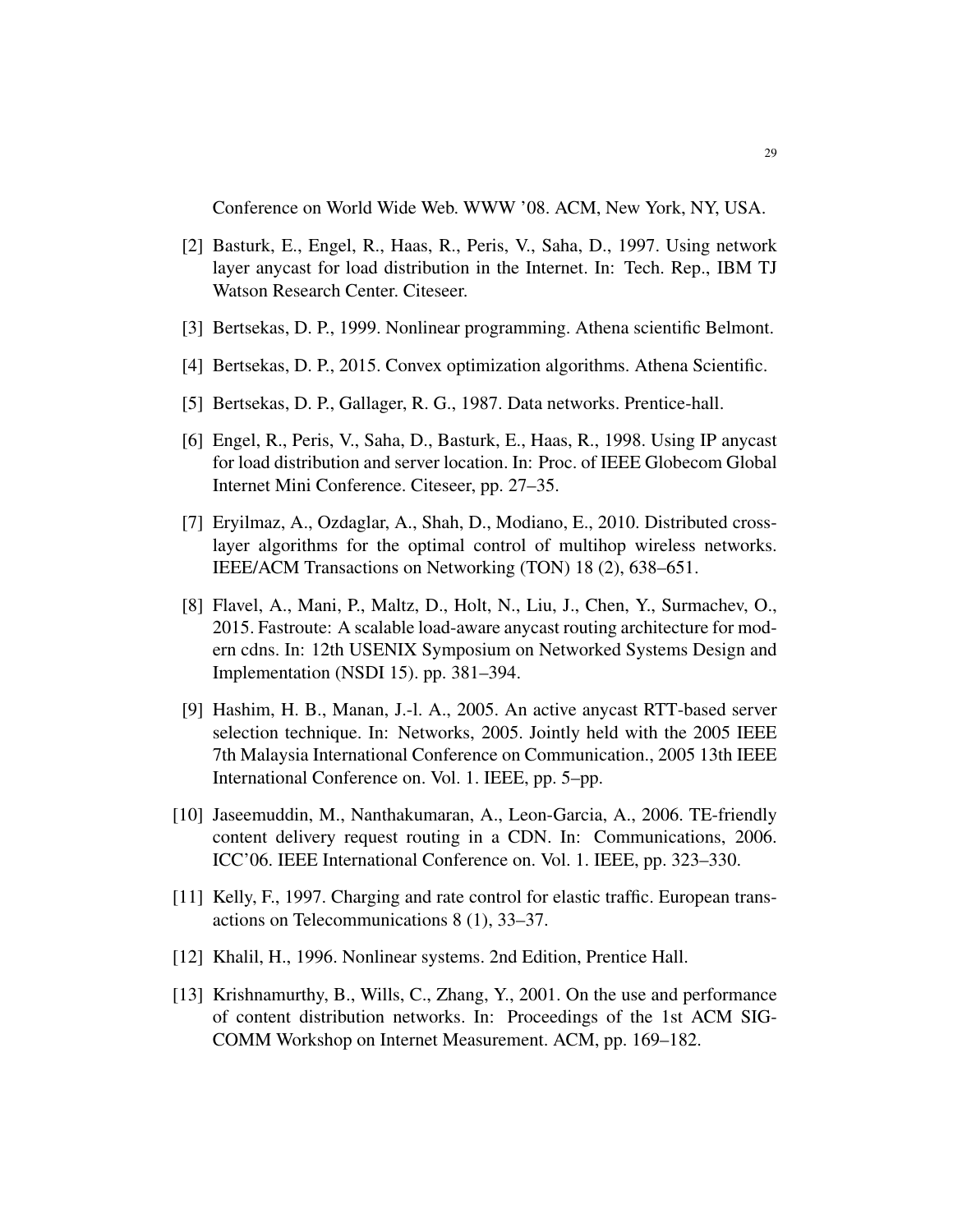- [14] Lobel, I., Ozdaglar, A., 2011. Distributed subgradient methods for convex optimization over random networks. Automatic Control, IEEE Transactions on 56 (6), 1291–1306.
- [15] Microsoft, 2010. Azure. http://azure.microsoft.com/en-us/.
- [16] Miura, H., 2001. Server selection policy in active any cast.
- [17] Nedic, A., Ozdaglar, A., 2008. Convex optimization in signal processing and communications, chapter cooperative distributed multi-agent optimization. eds., eldar, y. and palomar, d.
- [18] Ogata, K., Yang, Y., 1970. Modern control engineering.
- [19] Pang, J., Akella, A., Shaikh, A., Krishnamurthy, B., Seshan, S., 2004. On the responsiveness of DNS-based network control. In: Proceedings of the 4th ACM SIGCOMM conference on Internet measurement. ACM, pp. 21– 26.
- [20] Roughgarden, T., 2005. Selfish routing and the price of anarchy. Vol. 174. MIT press Cambridge.
- [21] Rudin, W., 1964. Principles of mathematical analysis. Vol. 3. McGraw-Hill New York.
- [22] Sarat, S., Pappas, V., Terzis, A., 2006. On the use of anycast in DNS. In: Computer Communications and Networks, 2006. ICCCN 2006. Proceedings. 15th International Conference on. IEEE, pp. 71–78.
- [23] Saroiu, S., Gummadi, K. P., Dunn, R. J., Gribble, S. D., Levy, H. M., 2002. An analysis of internet content delivery systems. ACM SIGOPS Operating Systems Review 36 (SI), 315–327.
- [24] Shaikh, A., Tewari, R., Agrawal, M., 2001. On the effectiveness of DNSbased server selection. In: INFOCOM 2001. Twentieth Annual Joint Conference of the IEEE Computer and Communications Societies. Proceedings. IEEE. Vol. 3. IEEE, pp. 1801–1810.
- [25] Strogatz, S. H., 2014. Nonlinear dynamics and chaos: with applications to physics, biology, chemistry, and engineering. Westview press.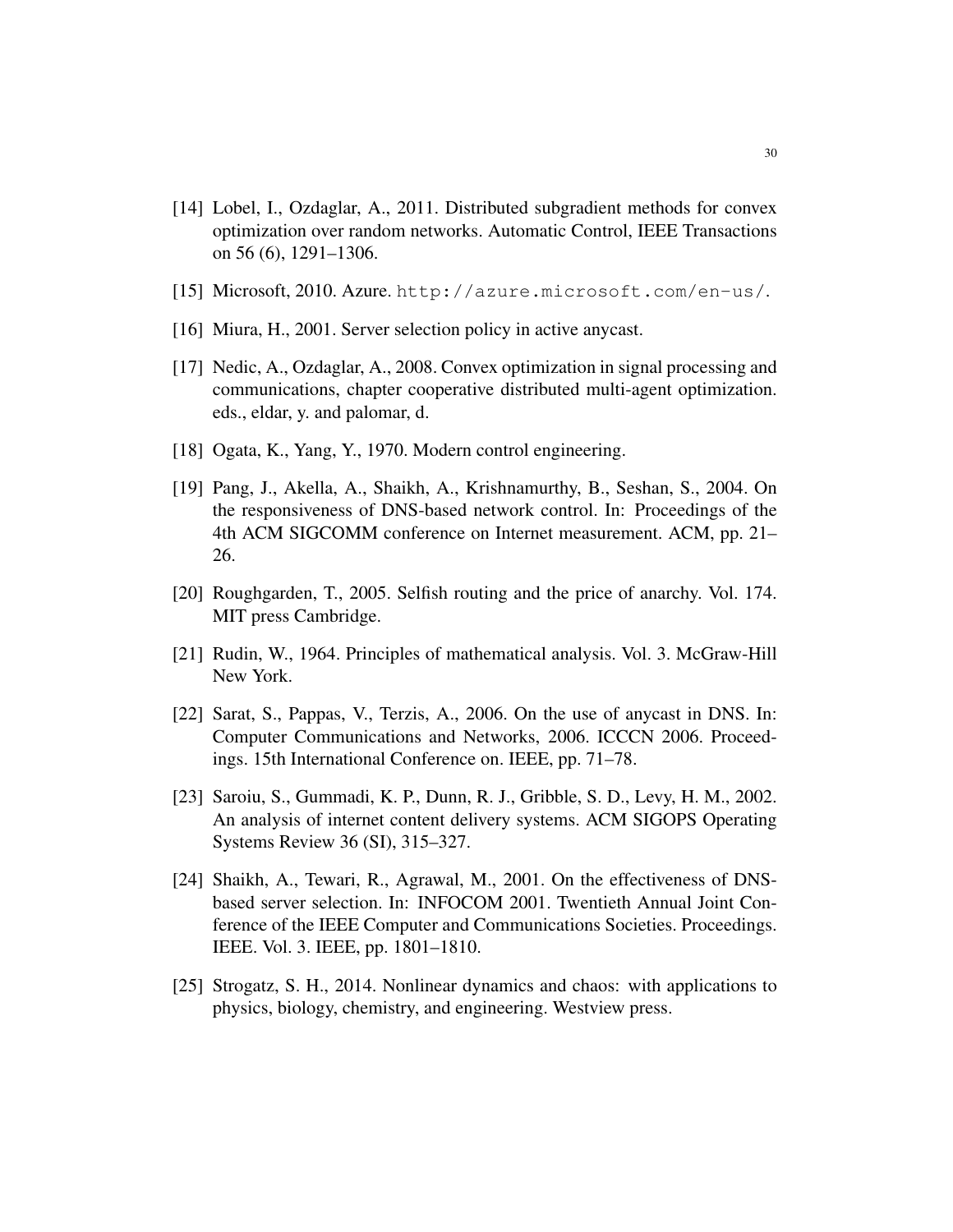- [26] Swildens, E. S.-J., Liu, Z., Day, R. D., Aug. 11 2009. Global traffic management system using IP anycast routing and dynamic load-balancing. US Patent 7,574,499.
- [27] Yu, S., Zhou, W., Wu, Y., 2002. Research on network anycast. In: Algorithms and Architectures for Parallel Processing, 2002. Proceedings. Fifth International Conference on. IEEE, pp. 154–161.
- [28] Zaumen, W. T., Vutukury, S., Garcia-Luna-Aceves, J., 2000. Load-balanced anycast routing in computer networks. In: Computers and Communications, 2000. Proceedings. ISCC 2000. Fifth IEEE Symposium on. IEEE, pp. 566– 574.

# 7. Appendix

*7.1. Proof of Lemma 3.2* PROOF. We have,

$$
||g_k||_2^2 = \sum_{i=1}^N (S_i^{\text{obs}}(k) - S_i(k))^2
$$
 (34)

$$
\leq \sum_{i=1}^{N} \left( S_i^{\text{obs}}(k) \right)^2 + \sum_{i=1}^{N} S_i^2(k) \tag{35}
$$

$$
\leq \sum_{i=1}^{N} \left( \sum_{j=1}^{N} C_{ji} A_j x_j(k) \right)^2 + N T_{\text{max}}^2 \tag{36}
$$

$$
\leq \left(\sum_{i=1}^{N} \sum_{j=1}^{N} C_{ji} A_j\right)^2 + NT_{\text{max}}^2 \tag{37}
$$

$$
= \left(\sum_{j=1}^{N} A_j \sum_{i=1}^{N} C_{ji}\right)^2 + NT_{\text{max}}^2 \tag{38}
$$

$$
\leq \left( \sum_{j=1}^{N} A_j \right)^2 + N T_{\text{max}}^2 \tag{39}
$$

$$
\leq A_{\text{max}}^2 + NT_{\text{max}}^2 \tag{40}
$$

Here Eqn. (35) follows from non-negativity of  $S_i^{obs}$  and  $S_i$ , Eqn. (36) follows from the defining equation of  $S_i^{obs}$  and the constraint that  $S_i \leq T_i$  (viz. Eqn. (13)),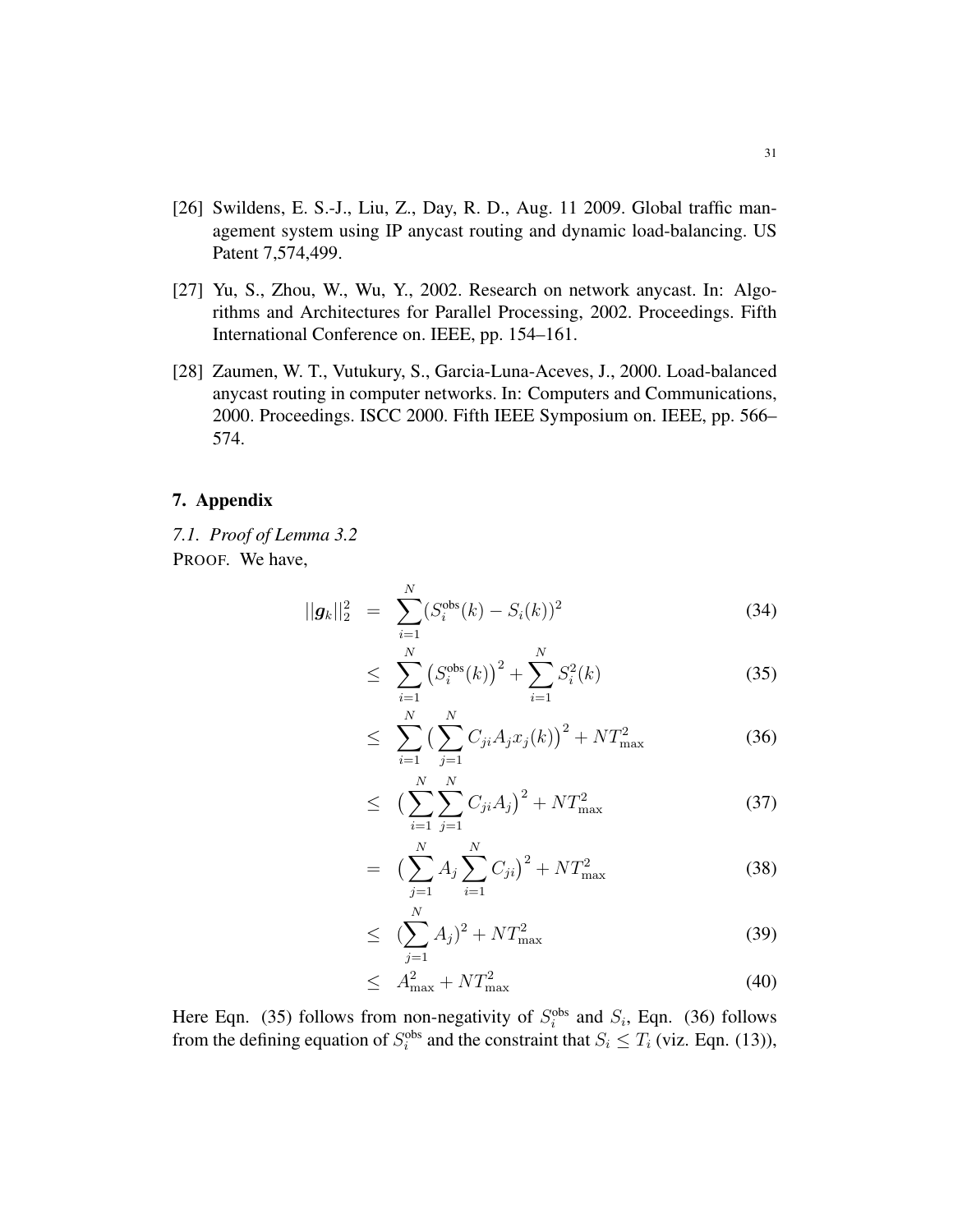Eqn. (37) follows from the constraint  $0 \le x_i \le 1$ ,  $\forall i$ , Eqn. (38) follows from the change of order of summation and finally Eqn. (39) follows from the fact that  $C$ is a correlation matrix and hence its rows sum to unity (viz. Eqn. (1)).

#### *7.2. Proof of Theorem 4.1*

PROOF. First we show that, any solution of the system (24) (if exists) must lie in the unit hypercube  $H$ . We prove it via contradiction. On the contrary to the claim, assume that for some solution of the system (24), there exists a component  $x_i(\cdot)$ and a finite time  $0 \leq \tau < \infty$  such that  $x_i(\tau) < 0$ . Since  $x_i(\cdot)$  is continuous and  $x_i(0) > 0$ , by *intermidiate value theorem*, there must exist a time  $0 < t_0 < \tau$ such that  $x_i(t_0) = 0$ . Now consider the differential equation corresponding to the  $i<sup>th</sup>$  component of the system (25). We substitute for all other components  ${x_i(t), j \neq i}$  on the RHS of the following equation.

$$
\dot{x}_i(t) = -R(x_i)\left(\sum_j B_{ij}x_j(t) - T_i\right), \qquad x_i(t_0) = 0 \tag{41}
$$

Since the vector  $x(t)$  is  $C^1$  and the regularizer  $R(\cdot)$  is assumed to be  $C^1$ , the RHS of the equation (41) is  $C^1$ . Hence (41) admits a *unique local solution*. However note that the following is a solution to (41)

$$
x_i(t) = 0, \qquad \forall t \ge t_0 \tag{42}
$$

This is because  $R(0) = 0$ . By uniqueness, (42) is the *only* solution to (41). This contradicts the fact that  $x_i(\tau) < 0$ . Hence  $x(t) > 0, \forall t > 0$ . In a similar fashion, we can also prove that  $x(t) \leq 1, \forall t \geq 0$ . This proves that all solutions to (24) must lie in the compact set  $H$ .

To complete the proof, we observe that the RHS of the system (24) is locally Lipschitz at each point in the compact set  $H$ . Thus the global existence of the solution of (24) follows directly from Theorem 2.4 of [12].

# *7.3. Proof of Theorem 4.2*

PROOF. Let  $\tau$  be the period of the orbit. Consider the  $i<sup>th</sup>$  differential equation

$$
\dot{x}_i(t) = -R(x_i)(S_i(t) - T_i)
$$
\n(43)

$$
\frac{dx_i}{R(x_i)} = -(S_i(t) - T_i)dt\tag{44}
$$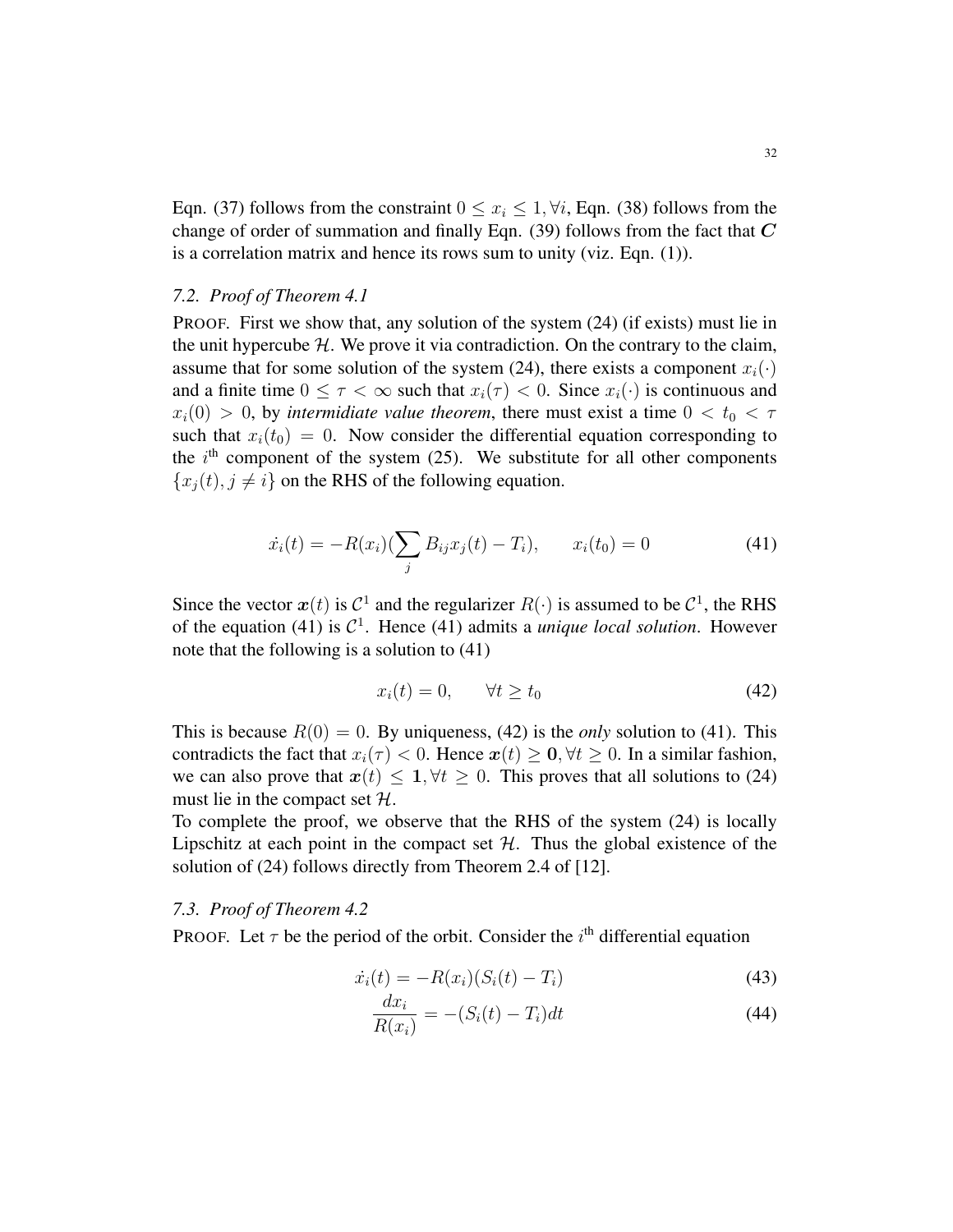Since  $x_i(\cdot)$  belongs to the *interior* of the compact set  $\mathcal{H}$ ,  $\frac{1}{R(x_i(t))}$  does not have a zero in the denominator for the enire orbit. Hence  $\frac{1}{R(x_i(t))}$  is continuous and its Riemann integral exists [21]. Integrating both sides from 0 to  $\tau$ , we have

$$
\int_0^{\tau} \frac{dx_i}{R(x_i)} = \int_0^{\tau} (S_i(t) - T_i) dt
$$
\n(45)

Let  $J(x_i)$  be an anti-derivative of  $\frac{1}{R(x_i)}$ . Hence using the fundamental theorem of calculus [21], we can write the LHS of  $(45)$  as

$$
J(x_i(\tau)) - J(x_i(0)) = \int_0^{\tau} S_i(t)dt - \tau T_i
$$
\n(46)

Since the orbit is assumed to have a period  $\tau$ , we have  $x_i(\tau) = x_i(0)$ . Hence  $J(x_i(\tau)) - J(x_i(0)) = 0$ . Thus we have

$$
\bar{S}_i \equiv \frac{1}{\tau} \int_0^{\tau} S_i(t) dt = T_i
$$

#### *7.4. Formal Derivation of the Stability Condition*

Let us write the system (24) conveniently as  $\dot{x} = F(x)$ . Consider a fixed point  $\bar{x}$  of the system such that the  $k^{\text{th}}$  node faces an uncontrollable overload condition. By *Hartman-Grobman* theorem [25], it is enough to consider linearized version of the system to determine the stability of fixed points. The first-order Taylor expansion about the fixed point  $\bar{x}$  yields the following:

$$
\dot{\boldsymbol{x}} \approx F(\bar{\boldsymbol{x}}) + \frac{\partial \boldsymbol{F}(\boldsymbol{x})}{\partial \boldsymbol{x}}|_{\boldsymbol{x} = \overline{\boldsymbol{x}}}(\boldsymbol{x} - \bar{\boldsymbol{x}}) = \frac{\partial \boldsymbol{F}(\boldsymbol{x})}{\partial \boldsymbol{x}}|_{\boldsymbol{x} = \overline{\boldsymbol{x}}}(\boldsymbol{x} - \bar{\boldsymbol{x}})
$$

Where,  $\frac{\partial F(x)}{\partial x}|_{x=\overline{x}}$  denotes the Jacobian [18] of the system (24) evaluated at the fixed point  $x = \bar{x}$  and  $B_{ij} = C_{ji}A_j$ . The second equation follows because  $\bar{x}$  is assumed to be a fixed point (and consequently  $F(\overline{x}) = 0$ ).

Next we proceed to explicitly compute the Jacobian of the system (24) at a given point x. Note that the  $i<sup>th</sup>$  row of the system equation is given by

$$
F_i(\boldsymbol{x}) \equiv -x_i(1-x_i)\left(\sum_j B_{ij}x_j - T\right) \tag{47}
$$

Thus for  $i \neq j$ , we have

$$
\frac{\partial F_i}{\partial x_j} = -x_i(1 - x_i)B_{ij} \tag{48}
$$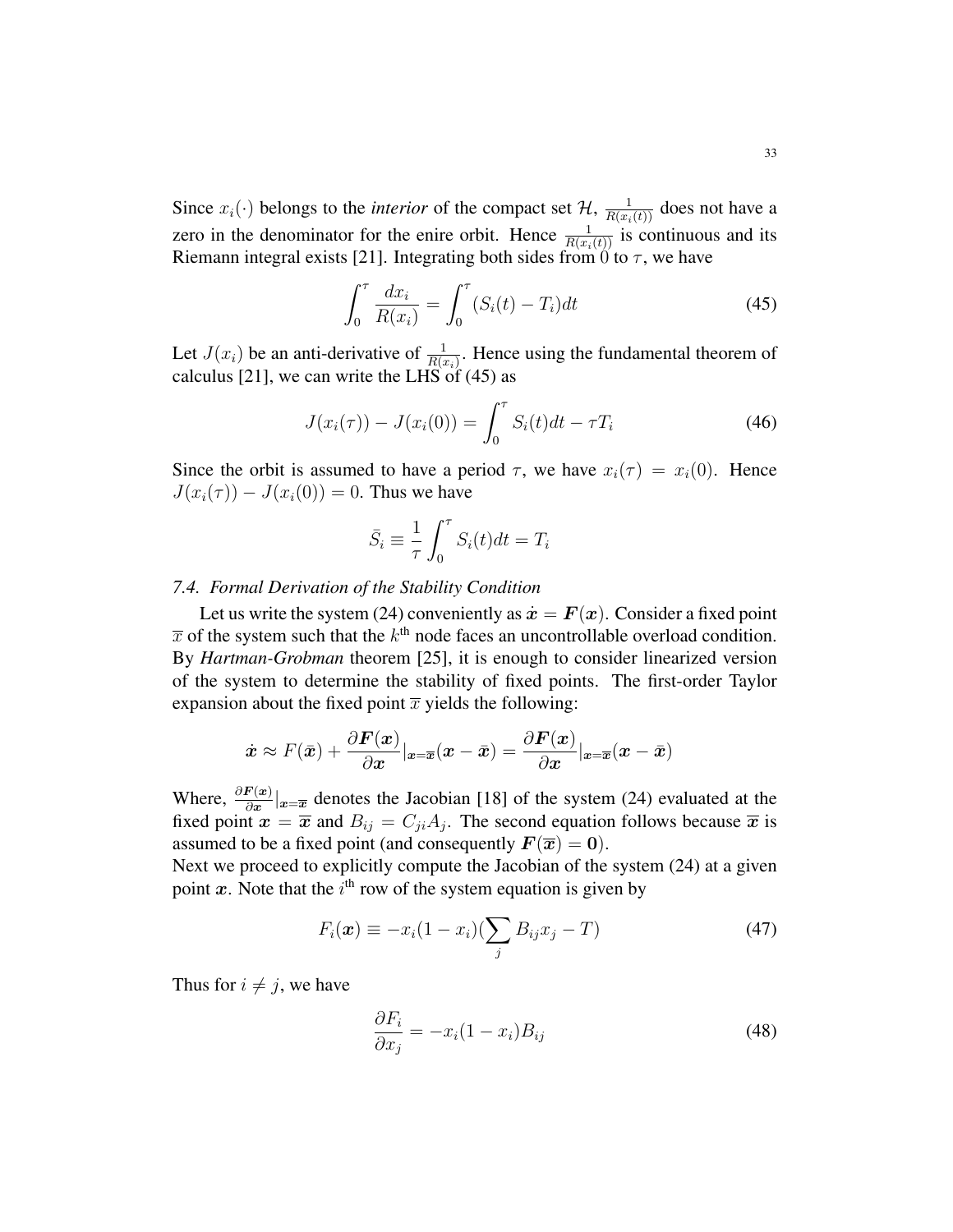and for  $i = j$ , the diagonal entry is given by

$$
\frac{\partial F_i}{\partial x_i} = -\left(x_i(1-x_i)B_{ii} + (1-2x_i)\left(\sum_j B_{ij}x_j - T\right)\right)
$$

$$
= -\left(x_i(1-x_i)B_{ii} + (1-2x_i)(S_i - T)\right)
$$
(49)

Since the node  $k$  is assumed to undergo an uncontrollable overload condition, we necessarily have  $x_k = 0$ . Hence from Eqns (48) and (49), in the  $k^{\text{th}}$  row of the Jacobian matrix, the off-diagonal entries are all zero and the diagonal entry is  $-(S_k - T)$ . Hence if  $S_k - T < 0$ , at least one eigenvalue of the Jacobian matrix at the fixed point  $\bar{x}$  is strictly positive and hence the fixed point  $\bar{x}$  is unstable. This implies that a sufficient condition to avoid uncontrollable overload at node  $k$  is given by

$$
\sum_{j \neq k} C_{jk} A_j \leq T_k \tag{50}
$$

where we have used the fact that  $x_i(t) \leq 1$ ,  $\forall i$  and  $x_k = 0$ . The derivation of the sufficient condtion for absence of uncontrollable overload condition is completed by taking intersection of hyperplanes (50) for all  $k = 1, 2, \dots, N$ .

#### *7.5. Proof of Theorem 4.3*

# PROOF. part-(1) [non-existence of periodic orbits]

We use Dulac's criterion to prove the non-existence of periodic orbits for the general two-node system. For ease of reference, we recall Dulac's criterion below :

**Theorem 7.1 (Dulac's criterion [25]).** Let  $\dot{x} = f(x)$  be a continuously differen*tiable vector-field defined on a simply connected subset* R *of the plane. If there exists a continuously differentiable, real-valued function*  $q(x)$  *such that*  $\nabla \cdot (q\dot{x})$ *has one sign throughout* D*, then there are no closed orbits lying entirely in* D*.*

Now we return to the proof of the result. Let  $\mathcal{H}_2 = [0, 1]^2$  be the unit square, where by virtue of theorem 4.1, the trajectory of the two-node system lies for all time  $t \geq 0$ . Thus, it suffices to show that there does not exist any periodic orbit in its interior  $\mathcal{H}_2 \equiv \mathcal{D}$ . It is obvious that the region  $\mathcal D$  is simply connected. Now consider the following  $g(x)$  for application of the Dulac's criterion,

$$
g(\boldsymbol{x}) = \frac{1}{x_1 x_2 (1 - x_1)(1 - x_2)}\tag{51}
$$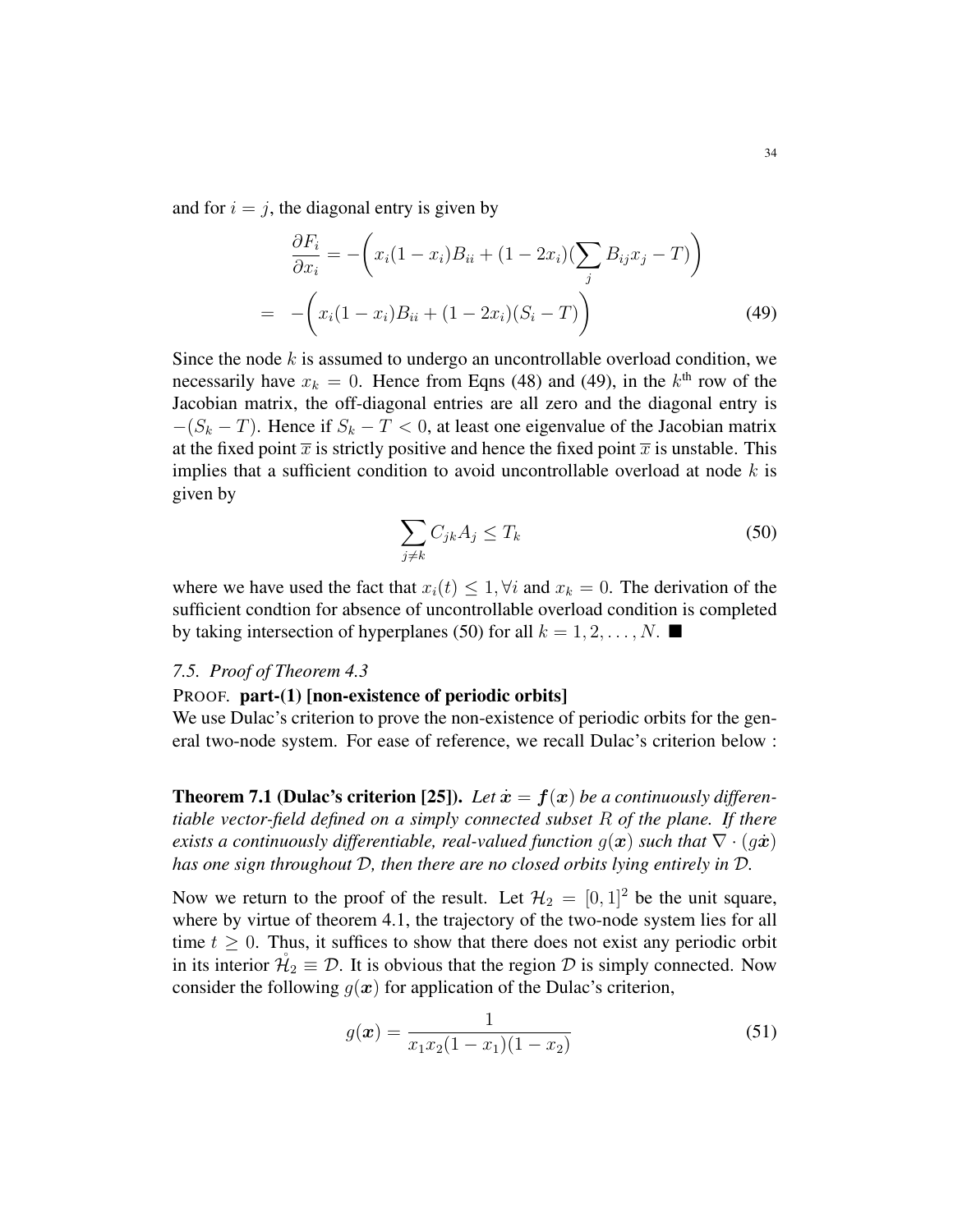It is easy to verify that  $g(x)$  is continuously differentiable throughout the region D. We next evaluate the divergence

$$
\nabla \cdot (g\dot{x}) = -\beta \left( \frac{B_{11}}{x_2(1-x_2)} + \frac{B_{22}}{x_1(1-x_1)} \right) \tag{52}
$$

It is easy to verify that the term within the parenthesis is always strictly positive throughout the region  $D$ . Hence, by Dulac's criterion, there are no closed orbits in D. This proves the result.

# part-(2) and (3) [controllability of the system]

Let the arrival rates to node 1 and 2 be given by  $A_1$  and  $A_2$ . Let  $x_1$  and  $x_2$  denote the operating point of the system at the steady-state. Our objective is to find sufficient conditions on the arrival rate vector  $(A_1, A_2)$ , under which the operating points  $(x_1, x_2)$  such that either  $x_1 = 0$  or  $x_2 = 0$  (i.e. full offload to Layer-II) are avoided in the *steady-state*. This will ensure that no uncontrollable overload situation takes place in the system. First we consider the fixed point

$$
x_1 = 0, x_2 = 1 \tag{53}
$$

This fixed point will be stable if both the eigenvalues of the Jacobian matrix at this point be negative. From Eqns. (48) and (49) we have the following two conditions:

$$
S_1 > T, S_2 < T
$$

i.e.,

$$
(1-\alpha)A_2 > T, \beta A_2 < T
$$

i.e.,

$$
\frac{T}{1-\alpha} < A_2 < \frac{T}{\beta} \tag{54}
$$

Similarly, analyzing the stability of the fixed points around the point  $x_1 = 1, x_2 = 1$ 0, we obtain that this fixed point will be unstable if

$$
S_1 < T, S_2 > T
$$

i.e.,

$$
\alpha A_1 < T, (1 - \beta)A_1 > T
$$